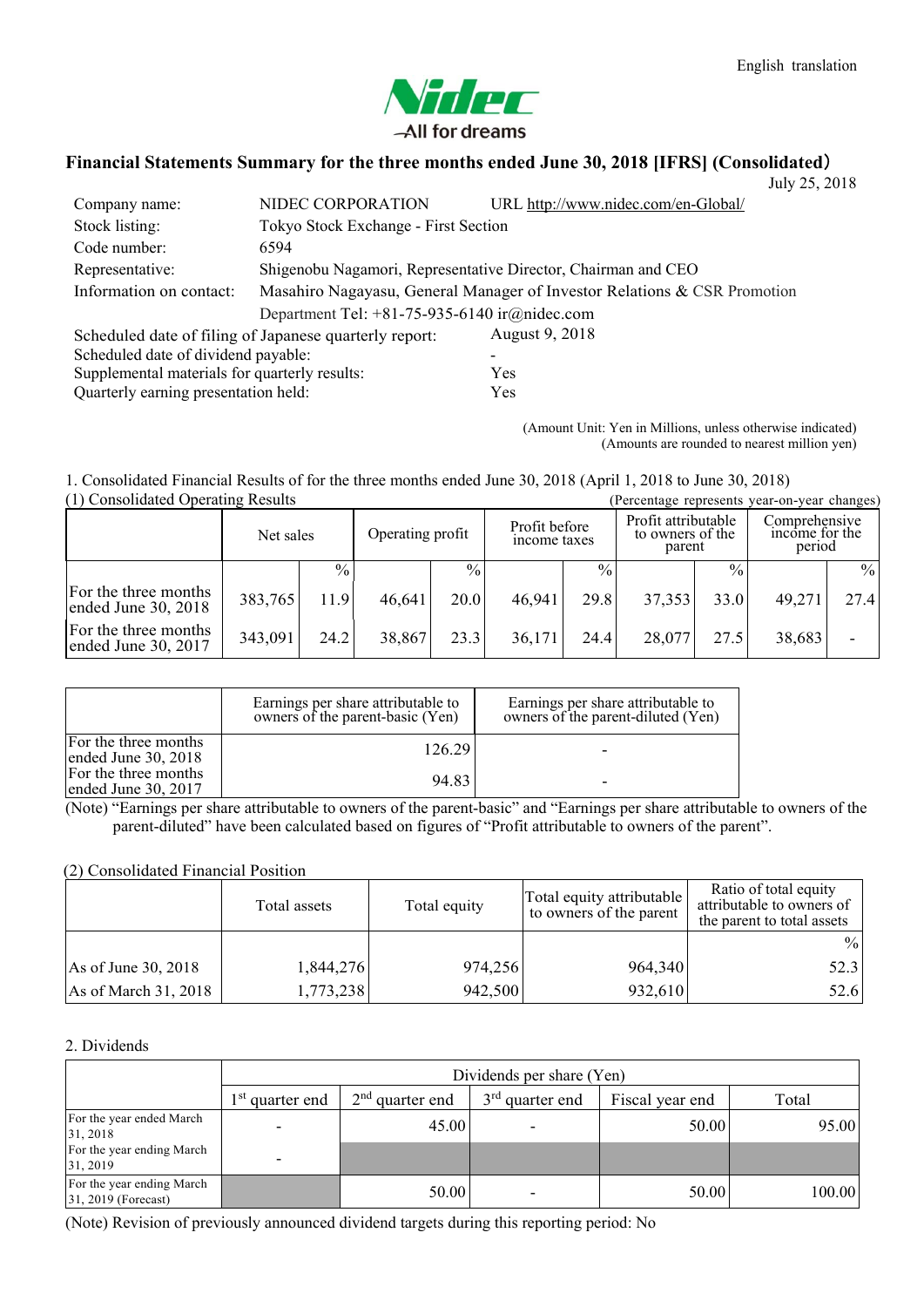3. Forecast of Consolidated Financial Performance for the Year ending March 31, 2019 (April 1, 2018 to March 31, 2019)

|                 |           |      |                  |               |                               |      |                                                   |               | (Percentage represents year-on-year changes)                           |
|-----------------|-----------|------|------------------|---------------|-------------------------------|------|---------------------------------------------------|---------------|------------------------------------------------------------------------|
|                 | Net sales |      | Operating profit |               | Profit before<br>income taxes |      | Profit attributable to<br>owners of the<br>parent |               | Earnings per share<br>attributable to<br>owners of the<br>parent-basic |
|                 |           | $\%$ |                  | $\frac{0}{0}$ |                               | $\%$ |                                                   | $\frac{0}{0}$ | (Yen)                                                                  |
| 2nd Quarter end | 775,000   | 8.3  | 95,000           | 16.2          | 90,000                        | 18.8 | 72,000                                            | 21.2          | 243.42                                                                 |
| Fiscal year end | ,600,000  | 7.5  | 195,000          | 16.8          | 187,500                       | 14.4 | 147,000                                           | 12.3          | 496.99                                                                 |

(Note) Revision of the previously announced financial performance forecast during this reporting period: Yes

### Notes

(1) Changes in Significant Subsidiaries during This Period (changes in "specified subsidiaries" (*tokutei kogaisha*) resulting in the change in scope of consolidation) : None

(2) Changes in Accounting Policies and Changes in Accounting Estimates:

| 1. Changes in accounting policies required by IFRS |                                                        | : Yes  |
|----------------------------------------------------|--------------------------------------------------------|--------|
|                                                    | 2. Changes in accounting policies due to other reasons | : None |

| 2. Changes in accounting policies and to other reasons |        |
|--------------------------------------------------------|--------|
| 3. Changes in accounting estimates                     | : None |

(3) Number of Shares Issued (Ordinary Shares)

| 1. Number of shares issued at the end of the period (including treasury stock): |                                     |
|---------------------------------------------------------------------------------|-------------------------------------|
| As of June 30, 2018: 298, 142, 234                                              | As of March 31, 2018: 298, 142, 234 |

2. Number of treasury stock at the end of the period: As of June 30, 2018: 2,363,001 As of March 31, 2018: 2,182,209

3. Weighted-average number of shares outstanding during the period: For the three months ended June 30, 2018: 295,779,502 For the three months ended June 30, 2017: 296,077,185

\*This quarterly report is not subject to quarterly review procedures by certified public accountants or an auditing firm.

\*Explanation for appropriate use of forecast and other notes

Forward-looking statements, such as forecast of consolidated financial performance, stated in this document are based on information currently possessed by NIDEC or certain assumptions that NIDEC has deemed as rational. NIDEC cannot make any assurances that the contents mentioned in these forward-looking statements will ever materialize. Actual financial performance could be significantly different from NIDEC's expectations as a result of various factors. For the assumptions used and other notes, please refer to "1. Overview of Operating Result, Etc. (3). Explanation Regarding Future Forecast Information of Consolidated Financial Results" on page 10.

In this document, the terms "we", "us", "our" and "NIDEC" refer to Nidec Corporation and consolidated subsidiaries or, as the context may require, Nidec Corporation on a non-consolidated basis.

NIDEC finalized the provisional accounting treatment for the business combination in the year ended March 31, 2018 and the three months ended June 30, 2018. Condensed quarterly consolidated financial statements and consolidated financial statements for the year ended March 31, 2018 reflect the revision of the initially allocated amounts of acquisition price as NIDEC finalized the provisional accounting treatment for the business combination.

Investor presentation materials relating to our financial results for the three months ended June 30, 2018 are expected to be published on our corporate website on July 25, 2018.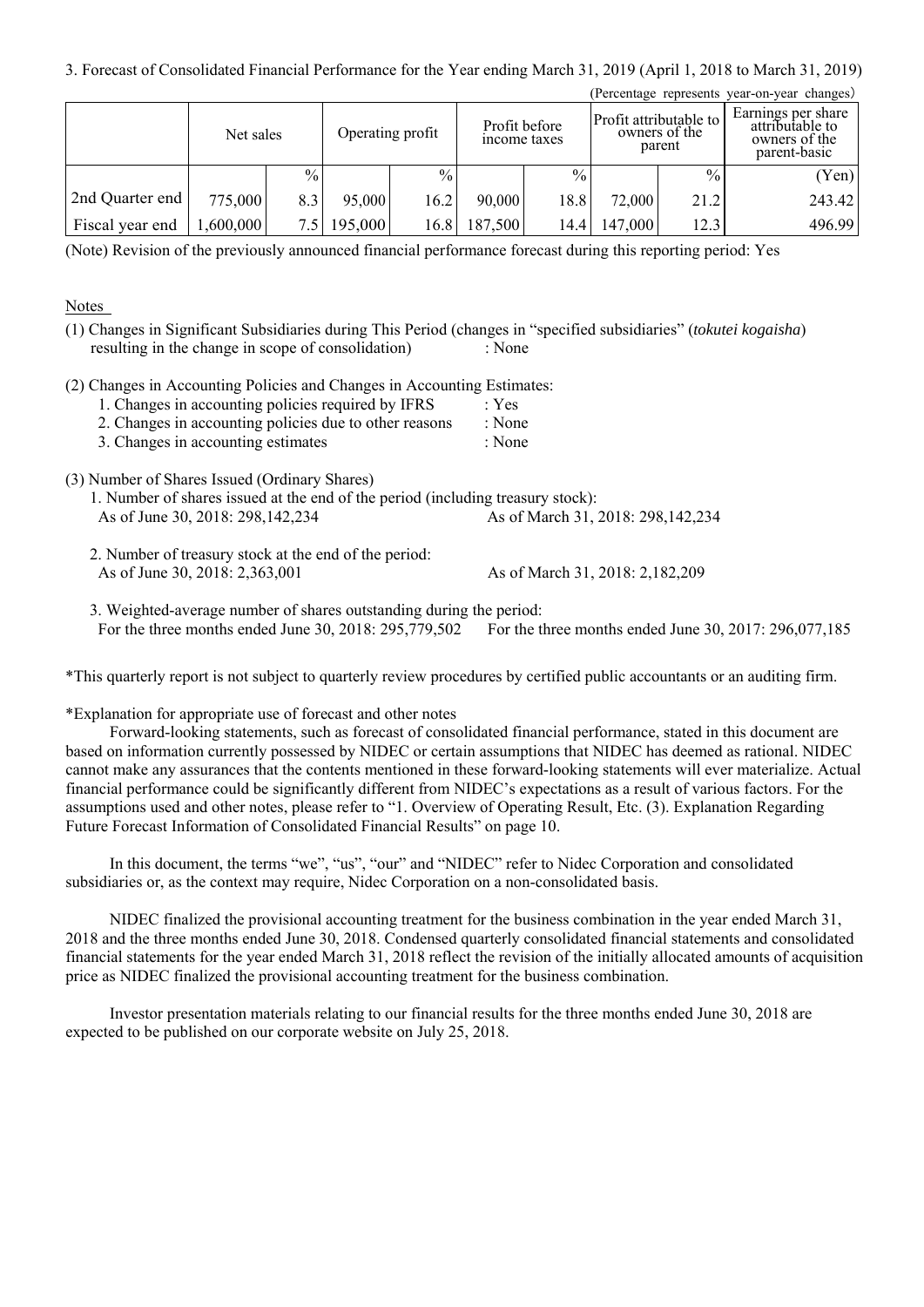# **1. Overview of Operating Results, Etc.**

**(1) Overview of Operating Results for Three Months Ended June 30, 2018** 

**1. Overview of Business Environment for Three Months Ended June 30, 2018** 

During the three months ended June 30, 2018, the global economy saw the U.S. economy continue its moderate expansion, while trade conflicts became serious after China and the EU implemented retaliatory tariffs in response to the U.S.-imposed import tariffs, causing Washington to suggest an expansion of the scale of its levies. In Europe, as the euro zone continued its economic recovery, political risks persisted in the southern region, while in Japan, whose economy expanded moderately, concerns remained for possible effects of the U.S.-China and U.S.-Europe trade conflicts.

It was under such an environment that NIDEC (Nidec Corporation and its consolidated subsidiaries) continued to pursue our targets for the fiscal year ending March 31, 2021 of consolidated net sales of ¥2 trillion and an operating profit of ¥300 billion based on our mid-term strategic goal, "Vision 2020," and achieved in three months ended June 30, 2018 the highest three-month operating profit, profit before income taxes and profit for the period attributable to owners of the parent in our history.

#### **2. Consolidated Operating Results**

-

**Consolidated Operating Results for the Three Months Ended June 30, 2018 ("this three-month period"), Compared to the Three Months Ended June 30, 2017 ("the same period of the prior year")** 

|                                             |                                        |                                        |                         | (Yen in millions)  |
|---------------------------------------------|----------------------------------------|----------------------------------------|-------------------------|--------------------|
|                                             | Three months<br>ended<br>June 30, 2017 | Three months<br>ended<br>June 30, 2018 | Increase or<br>decrease | Ratio of<br>change |
| Net sales                                   | 343,091                                | 383,765                                | 40,674                  | 11.9%              |
| Operating profit                            | 38,867                                 | 46,641                                 | 7,774                   | 20.0%              |
| Operating profit ratio                      | 11.3%                                  | $12.2\%$                               |                         |                    |
| Profit before income taxes                  | 36,171                                 | 46,941                                 | 10,770                  | 29.8%              |
| Profit attributable to owners of the parent | 28,077                                 | 37,353                                 | 9,276                   | 33.0%              |

Consolidated net sales increased 11.9% to ¥383,765 million for this three-month period compared to the same period of the prior year. Operating profit increased  $20.0\%$  to  $\frac{1}{2}46.641$ million for this three-month period compared to the same period of the prior year, recording the highest quarterly operating profit in our history. The average exchange rate between the Japanese yen and the U.S. dollar for this three-month period was ¥109.07 to the U.S. dollar, which reflected an approximately 2% appreciation of the Japanese yen against the U.S. dollar, compared to the same period of the prior year. The average exchange rate between the Japanese yen and the Euro for this three-month period was ¥130.06 to the Euro, which reflected an approximately 6% depreciation of the Japanese yen against the Euro, compared to the same period of the prior year. The fluctuations of the foreign currency exchange rates had a positive effect on net sales by approximately ¥700 million and had a negative effect on operating profit by approximately ¥1,100 million for this three-month period compared to the same period of the prior year.

Profit before income taxes increased 29.8% to ¥46,941 million for this three-month period compared to the same period of the prior year and profit attributable to owners of the parent increased 33.0% to ¥37,353 million for this three-month period compared to the same period of the prior year, achieving the highest quarterly profits in our history, respectively. <sup>1</sup>

NIDEC finalized the provisional accounting treatment for the business combination in the year ended March 31, 2018. Condensed quarterly consolidated financial statements for the year ended March 31, 2018 reflect the revision of the initially allocated amounts of acquisition price as NIDEC finalized the provisional accounting treatment for the business combination.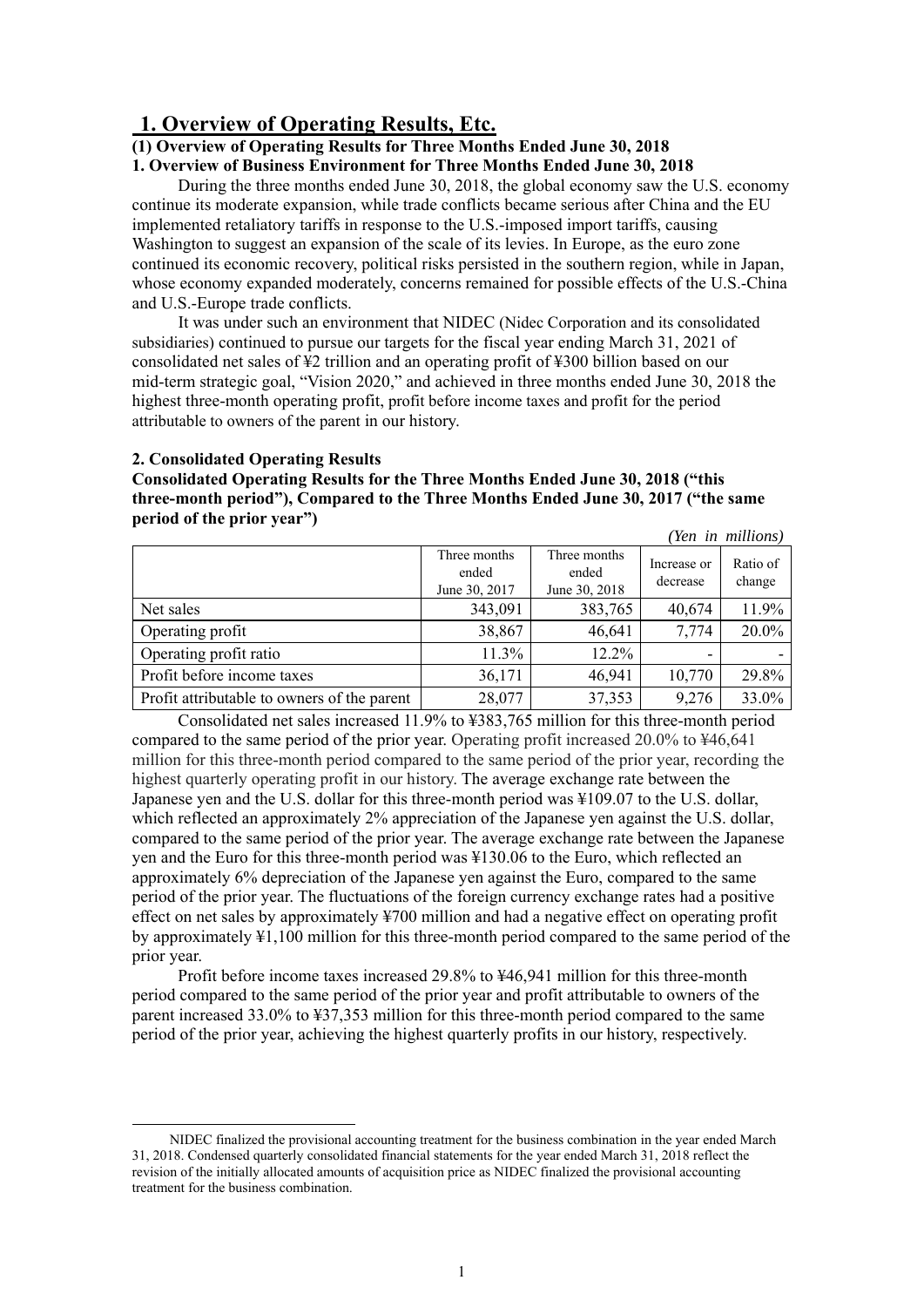## **Operating Results by Product Category for This three-month period Compared to the same period of the previous year**

From the three months ended June 30, 2018, the product category "Automotive, appliance, commercial and industrial products" is divided and presented as "Automotive products" and "Appliance, commercial and industrial products".

#### **Small precision motors**

*(Yen in millions)*

*(Yen in millions)* 

|                        |                                               | Three months<br>ended<br>June 30, 2017 | Three months<br>ended<br>June 30, 2018 | Increase or<br>decrease | Ratio of<br>change |
|------------------------|-----------------------------------------------|----------------------------------------|----------------------------------------|-------------------------|--------------------|
|                        | Net sales to external customers               | 103,753                                | 106,333                                | 2,580                   | 2.5%               |
|                        | Spindle motors for hard disk<br>drives (HDDs) | 44,730                                 | 48,782                                 | 4,052                   | 9.1%               |
|                        | Other small precision motors                  | 59,023                                 | 57,551                                 | (1, 472)                | $(2.5)\%$          |
|                        | Operating profit                              | 16,914                                 | 16,542                                 | (372)                   | $(2.2)\%$          |
| Operating profit ratio |                                               | 16.3%                                  | 15.6%                                  |                         |                    |

Net sales of this category increased 2.5% to ¥106,333 million for this three-month period compared to the same period of the prior year. The fluctuations of the foreign currency exchange rates had a negative effect on net sales of this category by approximately ¥1,200 million for this three-month period compared to the same period of the prior year.

Net sales of spindle motors for HDDs for this three-month period increased 9.1% to ¥48,782 million compared to the same period of the prior year. Although the number of units sold of spindle motors for HDDs decreased approximately 0.7% compared to the same period of the prior year, there was the increase in sales due to an increase of selling price and other factors.

Net sales of other small precision motors for this three-month period decreased 2.5% to ¥57,551 million compared to the same period of the prior year. This decrease was mainly due to a decrease in sales of DC motors.

Operating profit of this category decreased 2.2% to ¥16,542 million for this three-month period compared to the same period of the prior year. The fluctuations of the foreign currency exchange rates had a negative effect on operating profit of this category by approximately ¥1,200 million for this three-month period compared to the same period of the prior year.

#### **Automotive products**

|                                 |                                        |                                        |                         | TCh he mundi       |
|---------------------------------|----------------------------------------|----------------------------------------|-------------------------|--------------------|
|                                 | Three months<br>ended<br>June 30, 2017 | Three months<br>ended<br>June 30, 2018 | Increase or<br>decrease | Ratio of<br>change |
| Net sales to external customers | 68,709                                 | 77,181                                 | 8,472                   | 12.3%              |
| Operating profit                | 8.712                                  | 10,905                                 | 2,193                   | 25.2%              |
| Operating profit ratio          | 12.7%                                  | $14.1\%$                               | -                       |                    |

Net sales of this category increased 12.3% to ¥77,181 million for this three-month period compared to the same period of the prior year due to an increase in sales of automotive motors such as electric power steering motors and products of actuators at Nidec Motors & Actuators. The fluctuations of the foreign currency exchange rates had a positive effect on net sales of this category by approximately ¥1,800 million for this three-month period compared to the same period of the prior year.

Operating profit of this category increased  $25.2\%$  to  $\frac{1}{2}10,905$  million for this three-month period compared to the same period of the prior year mainly due to the increase in sales. The fluctuations of the foreign currency exchange rates had a positive effect on operating profit of this category by approximately ¥700 million for this three-month period compared to the same period of the prior year.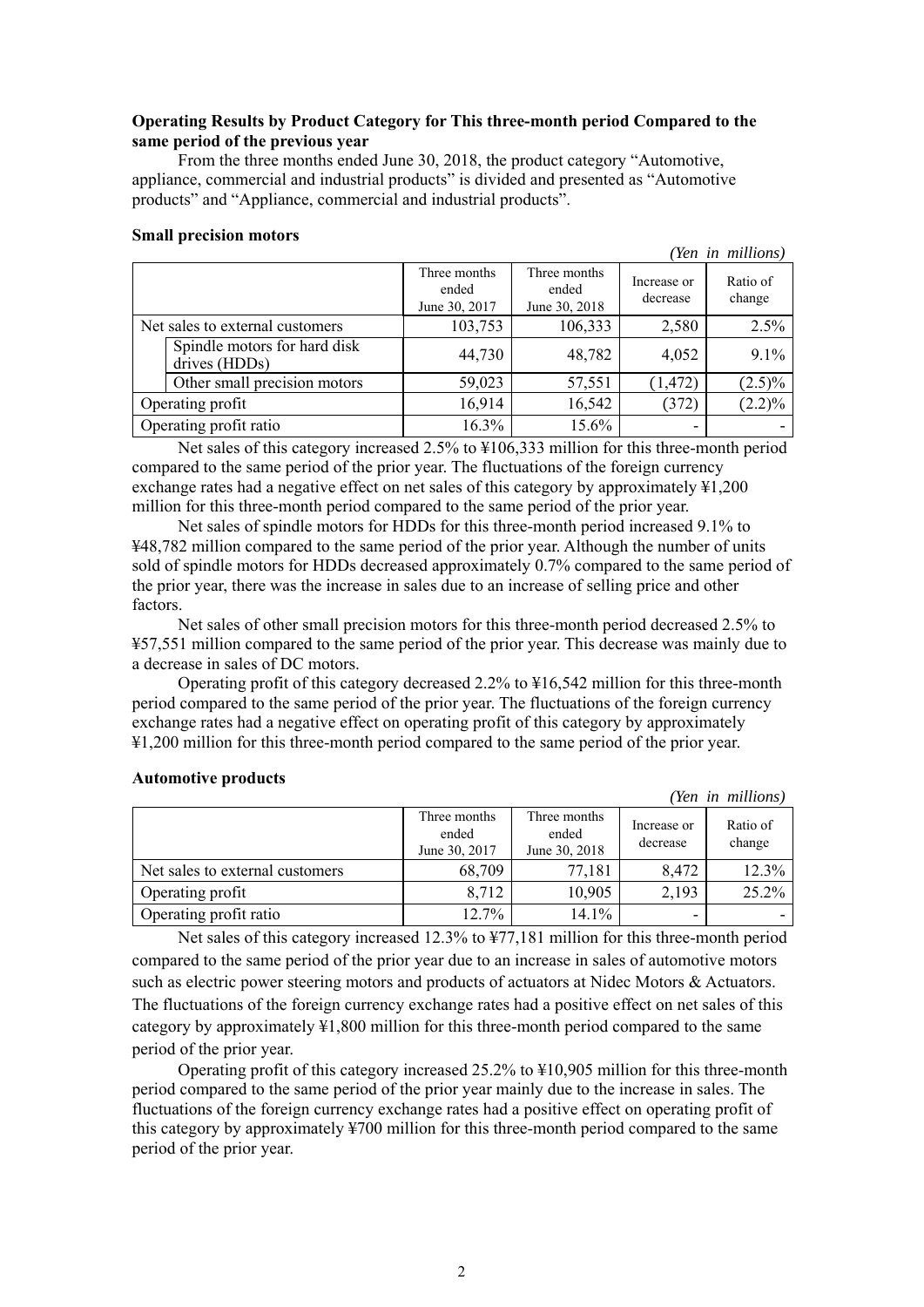| Appliance, commercial and industrial products |  |  |
|-----------------------------------------------|--|--|
|                                               |  |  |

|                                 |                                        |                                        |                         | (Yen in millions)  |
|---------------------------------|----------------------------------------|----------------------------------------|-------------------------|--------------------|
|                                 | Three months<br>ended<br>June 30, 2017 | Three months<br>ended<br>June 30, 2018 | Increase or<br>decrease | Ratio of<br>change |
| Net sales to external customers | 120,184                                | 138,558                                | 18,374                  | 15.3%              |
| Operating profit                | 8,642                                  | 14,015                                 | 5,373                   | 62.2%              |
| Operating profit ratio          | $7.2\%$                                | 10.1%                                  |                         |                    |

Net sales of this category increased 15.3% to ¥138,558 million for this three-month period compared to the same period of the prior year. This increase was primarily due to the newly consolidated subsidiaries acquired in the three months ended September 30, 2017 and other factors. The fluctuations of the foreign currency exchange rates had a negative effect on net sales of this category by approximately ¥400 million for this three-month period compared to the same period of the prior year.

Operating profit of this category increased 62.2% to ¥14,015 million for this three-month period compared to the same period of the prior year mainly due to the increase in sales and cost reduction benefits. The fluctuations of the foreign currency exchange rates had a negative effect on operating profit of this category by approximately ¥400 million for this three-month period compared to the same period of the prior year.

## **Machinery**

|                                 |                                        |                                        |                         | (Yen in millions)  |
|---------------------------------|----------------------------------------|----------------------------------------|-------------------------|--------------------|
|                                 | Three months<br>ended<br>June 30, 2017 | Three months<br>ended<br>June 30, 2018 | Increase or<br>decrease | Ratio of<br>change |
| Net sales to external customers | 32,583                                 | 42,616                                 | 10,033                  | 30.8%              |
| Operating profit                | 6,255                                  | 8,296                                  | 2,041                   | 32.6%              |
| Operating profit ratio          | 19.2%                                  | 19.5%                                  |                         |                    |

Net sales of this category increased 30.8% to ¥42,616 million for this three-month period compared to the same period of the prior year due to an increase in sales of LCD panel handling robots, press machines, test systems and other factors.

Operating profit of this category increased 32.6% to ¥8,296 million for this three-month period compared to the same period of the prior year mainly due to the increase in sales.

#### **Electronic and optical components**

|                                 |                                        |                                        |                         | (Yen in millions)  |
|---------------------------------|----------------------------------------|----------------------------------------|-------------------------|--------------------|
|                                 | Three months<br>ended<br>June 30, 2017 | Three months<br>ended<br>June 30, 2018 | Increase or<br>decrease | Ratio of<br>change |
| Net sales to external customers | 16,939                                 | 17,987                                 | 1,048                   | 6.2%               |
| Operating profit                | 3,062                                  | 1,955                                  | (1,107)                 | $(36.2)\%$         |
| Operating profit ratio          | 18.1%                                  | 10.9%                                  | -                       |                    |

Net sales of this category increased 6.2% to ¥17,987 million this three-month period compared to the same period of the prior year. Operating profit of this category decreased 36.2% to ¥1,955 million for this three-month period compared to the same period of the prior year mainly due to the disposal of slow moving inventory at Nidec Copal Corporation and the expense of the starting up of a factory in Mexico and the loss related to launching new models at Nidec Sankyo Corporation.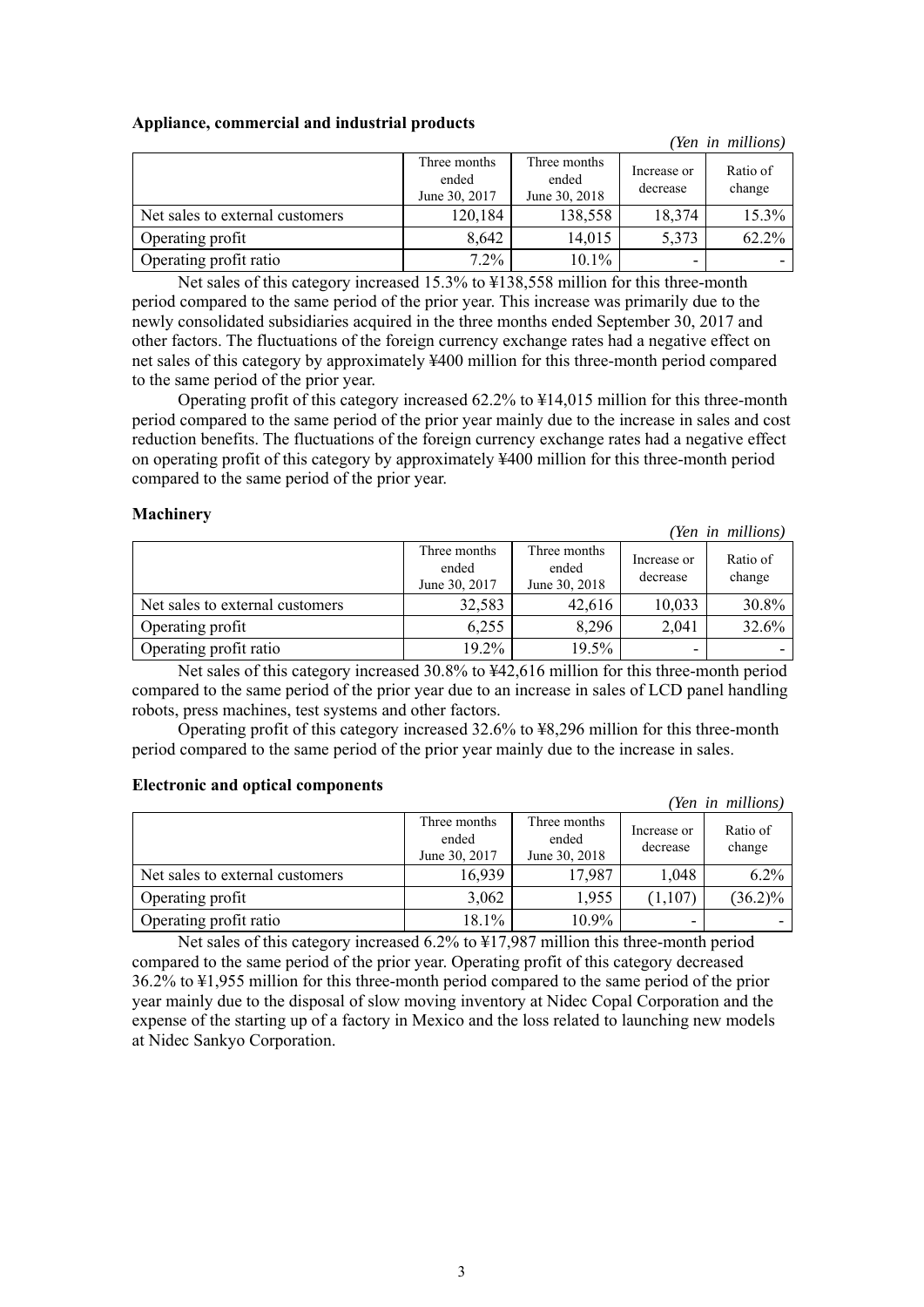# **Other products**

*(Yen in millions)*

|                                 | Three months<br>ended<br>June 30, 2017 | Three months<br>ended<br>June 30, 2018 | Increase or<br>decrease | Ratio of<br>change |
|---------------------------------|----------------------------------------|----------------------------------------|-------------------------|--------------------|
| Net sales to external customers | 923                                    | ,090                                   | 167                     | 18.1%              |
| Operating profit                | 151                                    | 192                                    | 41                      | 27.2%              |
| Operating profit ratio          | 16.4%                                  | $17.6\%$                               | -                       |                    |

Net sales of this category increased 18.1% to ¥1,090 million and operating profit of this category increased 27.2% to ¥192 million for this three-month period compared to the same period of the prior year.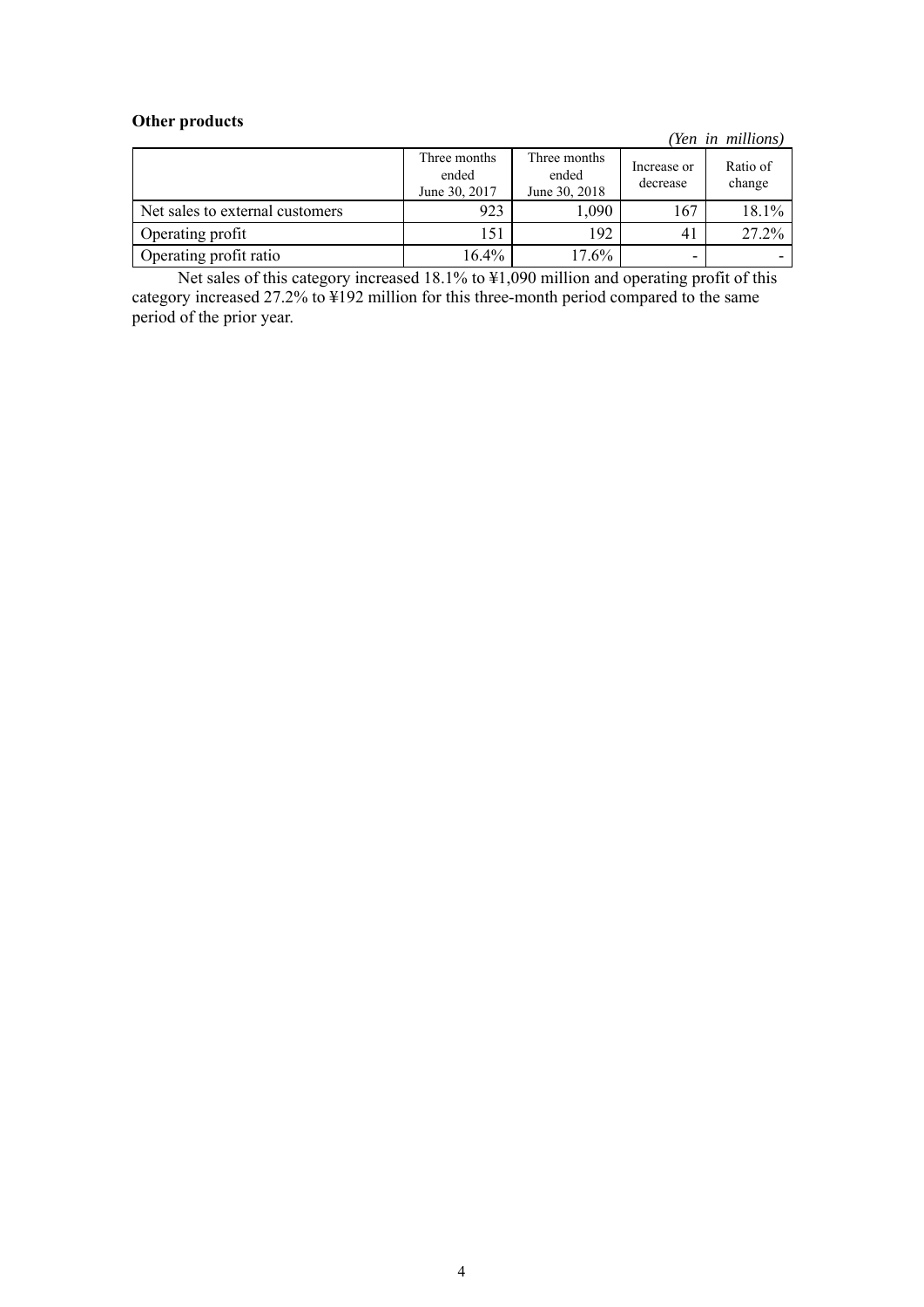|                                             |                                         |                                        |                         | (Yen in millions)  |
|---------------------------------------------|-----------------------------------------|----------------------------------------|-------------------------|--------------------|
|                                             | Three months<br>ended<br>March 31, 2018 | Three months<br>ended<br>June 30, 2018 | Increase or<br>decrease | Ratio of<br>change |
| Net sales                                   | 382,169                                 | 383,765                                | 1,596                   | 0.4%               |
| Operating profit                            | 40,733                                  | 46,641                                 | 5,908                   | 14.5%              |
| Operating profit ratio                      | $10.7\%$                                | $12.2\%$                               |                         |                    |
| Profit before income taxes                  | 44,960                                  | 46,941                                 | 1,981                   | 4.4%               |
| Profit attributable to owners of the parent | 36,884                                  | 37,353                                 | 469                     | 1.3%               |

## **Consolidated Operating Results for the Three Months Ended June 30, 2018 ("1Q"), Compared to the Previous Three Months Ended March 31, 2018 ("4Q")**

Consolidated net sales increased 0.4% to ¥383,765 million for 1Q compared to 4Q and operating profit increased 14.5% to ¥46,641 million for 1Q compared to 4Q, recording the highest operating profit for quarterly period in our history. The reasons of this increase of operating profit were the increase of net sales, cost reduction benefits and a decrease of temporary expenses for structural reform and so forth.

The average exchange rate between the Japanese yen and the U.S. dollar for 1Q was ¥109.07 to the U.S. dollar, which reflected an approximately 1% depreciation of the Japanese yen against the U.S. dollar, compared to 4Q. The average exchange rate between the Japanese yen and the Euro for 1Q was ¥130.06 to the Euro, which reflected an approximately 2% appreciation of the Japanese yen against the Euro, compared to 4Q. The fluctuations of the foreign currency exchange rates had a slight effect on net sales but had a negative effect on operating profit by approximately ¥100 million for 1Q compared to 4Q.

Profit before income taxes increased 4.4% to ¥46,941 million for 1Q compared to 4Q and profit attributable to owners of the parent increased 1.3% to ¥37,353 million for 1Q compared to 4Q, achieving the highest profits for quarterly period in our history, respectively.

# **Operating Results by Product Category for 1Q Compared to 4Q**

From the three months ended June 30, 2018, the product category "Automotive, appliance, commercial and industrial products" is divided and presented as "Automotive products" and "Appliance, commercial and industrial products".

# **Small precision motors**

*(Yen in millions)* 

|                                               | Three months<br>ended<br>March 31, 2018 | Three months<br>ended<br>June 30, 2018 | Increase or<br>decrease | Ratio of<br>change |
|-----------------------------------------------|-----------------------------------------|----------------------------------------|-------------------------|--------------------|
| Net sales to external customers               | 107,337                                 | 106,333                                | (1,004)                 | (0.9)%             |
| Spindle motors for hard disk<br>drives (HDDs) | 46,981                                  | 48,782                                 | 1,801                   | 3.8%               |
| Other small precision motors                  | 60,356                                  | 57,551                                 | (2,805)                 | $(4.6)\%$          |
| Operating profit                              | 16,010                                  | 16,542                                 | 532                     | 3.3%               |
| Operating profit ratio                        | 14.9%                                   | 15.6%                                  | ٠                       |                    |

Net sales of this category decreased 0.9% to ¥106,333 million for 1Q compared to 4Q. The fluctuations of the foreign currency exchange rates had a positive effect on net sales of this category by approximately ¥400 million for 1Q compared to 4Q.

Net sales of spindle motors for HDDs increased 3.8% to ¥48,782 million for 1Q compared to 4Q. The number of units sold of spindle motors for HDDs for 1Q increased approximately 0.5% compared to 4Q. Net sales of other small precision motors for 1Q decreased 4.6% to ¥57,551 million compared to 4Q.

Operating profit of this category increased 3.3% to ¥16,542 million for 1Q compared to 4Q. The fluctuations of the foreign currency exchange rates had a positive effect on operating profit of this category by approximately ¥100 million for 1Q compared to 4Q.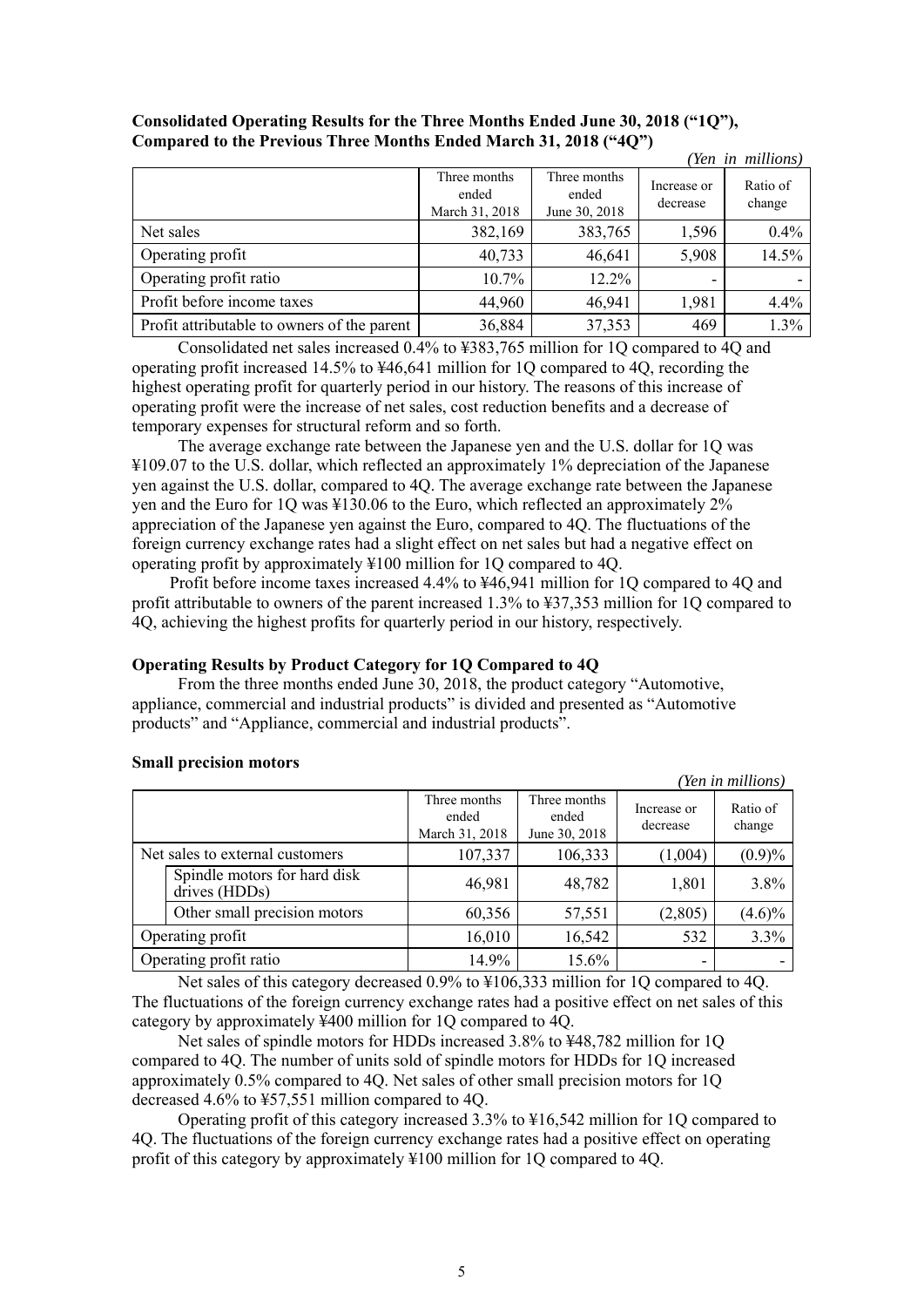#### **Automotive products**

Three months ended March 31, 2018 Three months ended June 30, 2018 Increase or decrease Ratio of change Net sales to external customers  $\begin{array}{|c|c|c|c|c|c|c|c|c|} \hline \end{array}$  78,450  $\begin{array}{|c|c|c|c|c|c|c|c|} \hline \end{array}$  77,181  $\begin{array}{|c|c|c|c|c|c|c|c|c|} \hline \end{array}$  (1.6)% Operating profit 10,044 10,905 861 8.6% Operating profit ratio  $12.8\%$  |  $14.1\%$ 

Net sales of this category decreased 1.6% to ¥77,181 million for 1Q compared to 4Q mainly due to a decrease in shipments of automotive ECU (Electronic Control Unit) and so forth. The fluctuations of the foreign currency exchange rates had a negative effect on net sales of this category by approximately ¥600 million for 1Q compared to 4Q.

Operating profit of this category increased 8.6% to ¥10,905 million for 1Q compared to 4Q mainly due to cost reduction benefits. The fluctuations of the foreign currency exchange rates had a negative effect on operating profit of this category by approximately ¥100 million for 1Q compared to 4Q.

#### **Appliance, commercial and industrial products**

Three months ended March 31, 2018 Three months ended June 30, 2018 Increase or decrease Ratio of change Net sales to external customers 137,324 138,558 1,234 0.9% Operating profit 10,558 14,015 3,457 32.7% Operating profit ratio  $7.7\%$   $|$   $10.1\%$ 

Net sales of this category increased 0.9% to ¥138,558 million for 1Q compared to 4Q mainly due to an increase in sales through our "Three-new Strategy" (new products, new markets and new clients). The fluctuations of the foreign currency exchange rates had a positive effect on net sales of this category by approximately ¥200 million for 1Q compared to 4Q.

Operating profit of this category increased 32.7% to ¥14,015 million for 1Q compared to 4Q mainly due to the increase in sales and cost reduction benefits. The fluctuations of the foreign currency exchange rates had a positive effect on operating profit of this category by approximately ¥40 million for 1Q compared to 4Q.

# **Machinery**

-

|                                 |                                         |                                        |                         | (Yen in millions)  |
|---------------------------------|-----------------------------------------|----------------------------------------|-------------------------|--------------------|
|                                 | Three months<br>ended<br>March 31, 2018 | Three months<br>ended<br>June 30, 2018 | Increase or<br>decrease | Ratio of<br>change |
| Net sales to external customers | 40,692                                  | 42,616                                 | 1,924                   | 4.7%               |
| Operating profit                | 7.914                                   | 8,296                                  | 382                     | 4.8%               |
| Operating profit ratio          | $19.4\%$                                | 19.5%                                  |                         |                    |

Net sales of this category increased 4.7% to ¥42,616 million for 1Q compared to 4Q due to an increase in sales of test systems, although sales of press machines decreased.

Operating profit of this category increased 4.8% to ¥8,296 million for 1Q compared to 4Q mainly due to the increase in sales of test systems.<sup>2</sup>

*(Yen in millions)* 

*(Yen in millions)* 

NIDEC finalized the provisional accounting treatment for the business combination in the three months ended June 30, 2018. Consolidated financial statements for the year ended March 31, 2018 reflect the revision of the initially allocated amounts of acquisition price as NIDEC finalized the provisional accounting treatment for the business combination.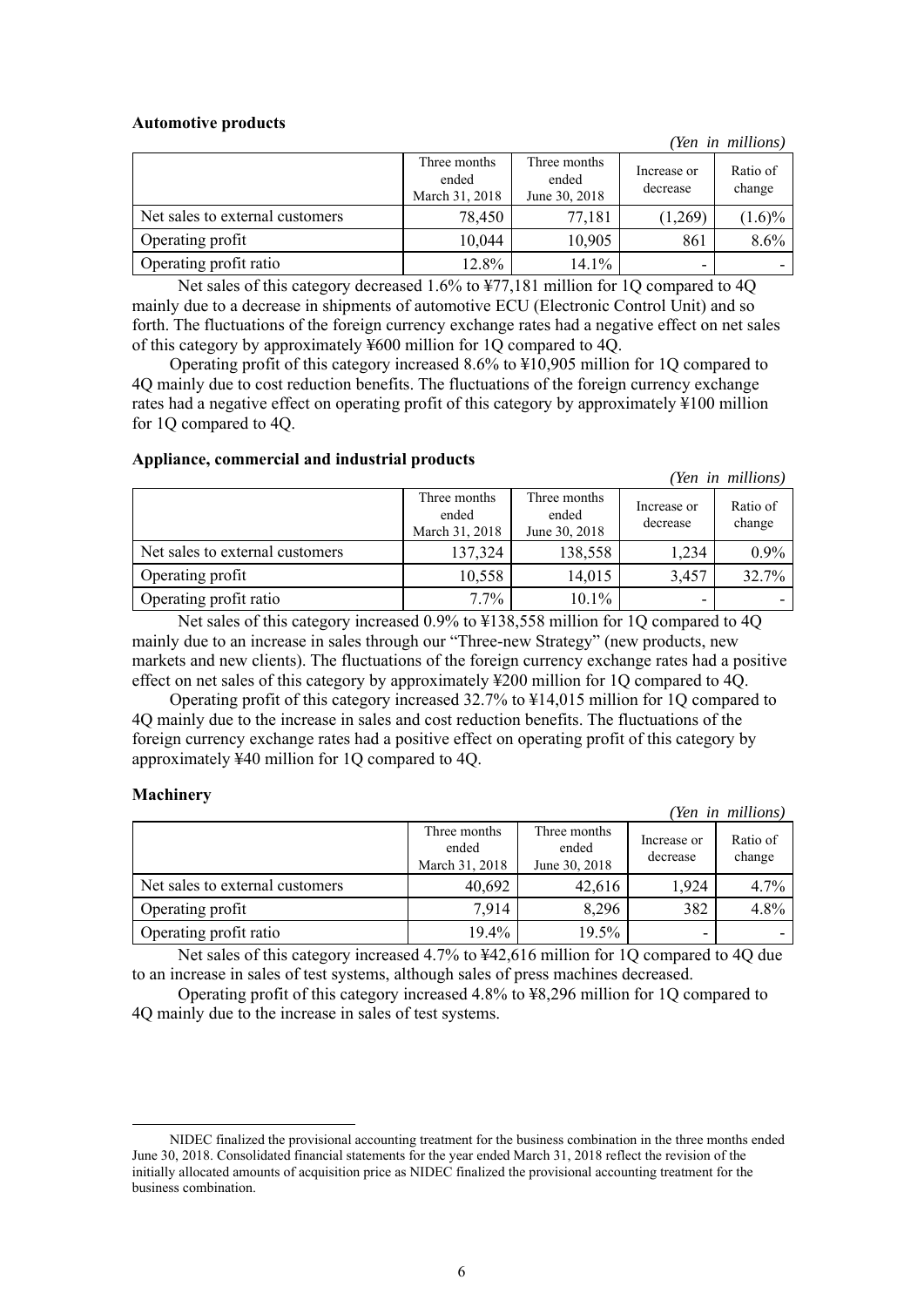## **Electronic and optical components**

|                                 |                                         |                                        |                         | (Yen in millions)  |
|---------------------------------|-----------------------------------------|----------------------------------------|-------------------------|--------------------|
|                                 | Three months<br>ended<br>March 31, 2018 | Three months<br>ended<br>June 30, 2018 | Increase or<br>decrease | Ratio of<br>change |
| Net sales to external customers | 17,281                                  | 17,987                                 | 706                     | 4.1%               |
| Operating profit                | 1,647                                   | 1,955                                  | 308                     | 18.7%              |
| Operating profit ratio          | $9.5\%$                                 | $10.9\%$                               |                         |                    |

Net sales of this category increased 4.1% to ¥17,987 million for 1Q compared to 4Q and operating profit of this category increased 18.7% to ¥1,955 million for 1Q compared to 4Q.

## **Other products**

*(Yen in millions)*

|                                 | Three months<br>ended<br>March 31, 2018 | Three months<br>ended<br>June 30, 2018 | Increase or<br>decrease | Ratio of<br>change |
|---------------------------------|-----------------------------------------|----------------------------------------|-------------------------|--------------------|
| Net sales to external customers | 1,085                                   | 1,090                                  |                         | 0.5%               |
| Operating profit                | 142                                     | 192                                    | 50                      | 35.2%              |
| Operating profit ratio          | 13.1%                                   | $17.6\%$                               |                         |                    |

Net sales of this category increased 0.5% to ¥1,090 million and operating profit of this category increased 35.2% to ¥192 million for 1Q compared to 4Q.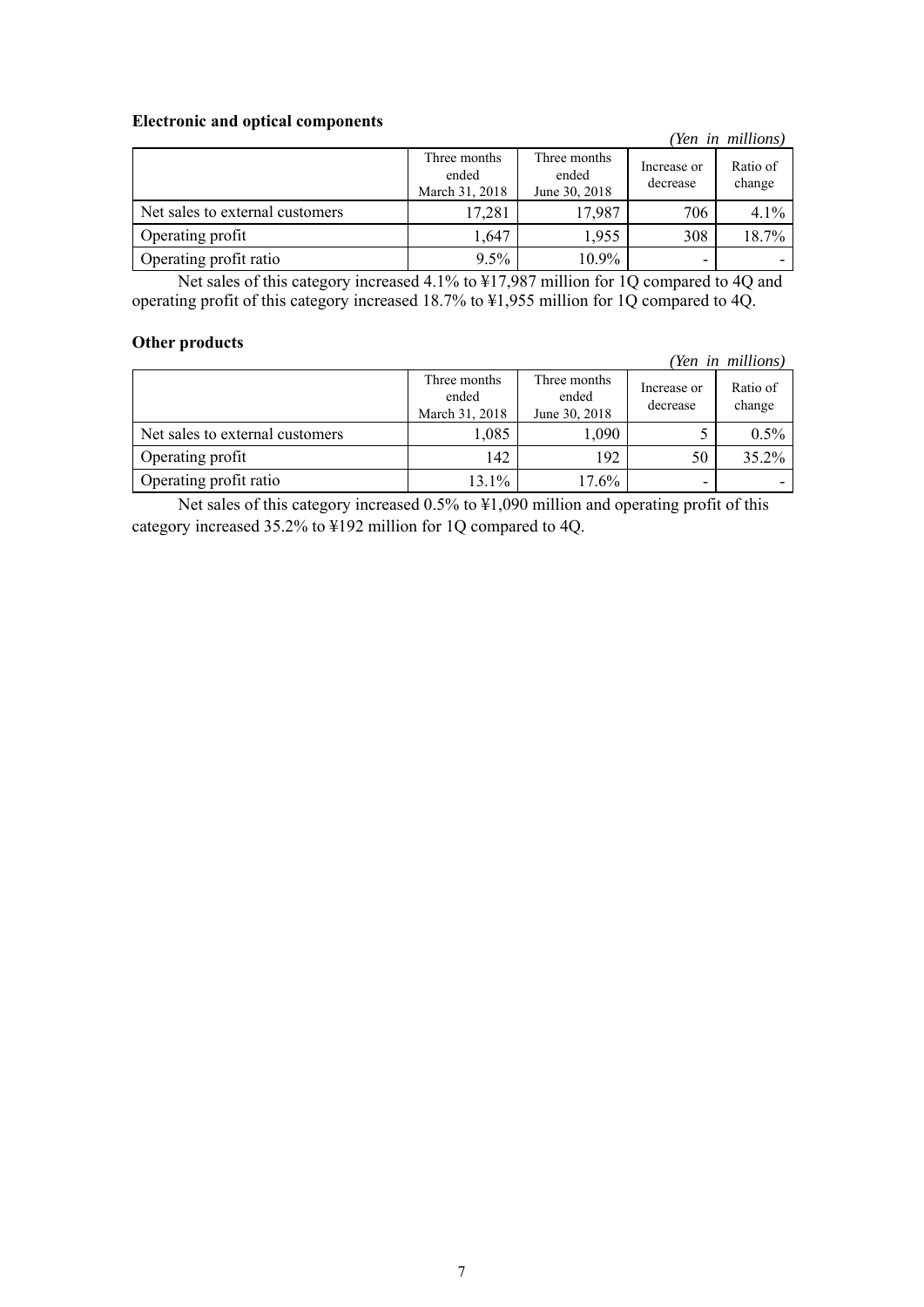#### **(2) Financial Position**

-

 *(Yen in millions)* As of March 31, 2018 As of June 30, 2018 Increase or decrease Total assets 1,773,238 1,844,276 71,038 Total liabilities 100 830,738 870,020 39,282 Total equity attributable to owners of the parent  $\begin{vmatrix} 932,610 & 964,340 \end{vmatrix}$  31,730 Interest-bearing debt \*1 345,826 381,709 35,883 Net interest-bearing debt \*2 12,398 Debt ratio  $(\%)$  \*3 19.5 20.7 1.2 Debt to equity ratio ("D/E ratio") (times)  $*4$  0.37 0.40 0.40 0.03 Net D/E ratio (times)  $*5$  0.09 0.10 0.01 Ratio of total equity attributable to owners of Ratio of total equity attributable to owners of  $52.6$  52.3 (0.3) the parent to total assets  $(\%)^*6$ 

(Notes) \*1. Interest-bearing debt: The sum of "short term borrowings", "long term debt due within one year" and "long term debt" on the consolidated statement of financial position

- \*2. Net interest-bearing debt: Interest-bearing debt less "cash and cash equivalents"
- \*3. Debt ratio: Interest-bearing debt divided by total assets
- \*4. D/E ratio: Interest-bearing debt divided by total equity attributable to owners of the parent
- \*5. Net D/E ratio: Net interest-bearing debt divided by total equity attributable to owners of the parent
- \*6. Ratio of total equity attributable to owners of the parent to total assets: Total equity attributable to owners of the parent divided by total assets

Total assets increased approximately ¥71,000 million to ¥1,844,276 million as of June 30, 2018 compared to March 31, 2018. This was mainly due to increases of approximately ¥23,500 million in cash and cash equivalents, approximately ¥17,400 million in inventories, approximately ¥13,200 million in property, plant and equipment and approximately ¥4,000 million in goodwill. **<sup>4</sup>**

Total liabilities increased approximately ¥39,300 million to ¥870,020 million as of June 30, 2018 compared to March 31, 2018. This was mainly due to an increase of approximately ¥35,900 million in interest-bearing debt. Specifically, short term borrowings increased approximately ¥33,300 million to approximately ¥34,900 million, long term debt increased approximately ¥2,300 million to approximately ¥316,900 million and long term debt due within one year increased approximately ¥300 million to approximately ¥29,900 million as of June 30, 2018 compared to March 31, 2018.

As a result, net interest-bearing debt increased to approximately ¥92,300 million as of June 30, 2018 from approximately ¥79,900 million as of March 31, 2018. The debt ratio increased to 20.7% as of June 30, 2018 from 19.5% as of March 31, 2018. The D/E ratio increased to 0.40 times as of June 30, 2018 from 0.37 times as of March 31, 2018. The net D/E ratio increased to 0.10 times as of June 30, 2018 from 0.09 times as of March 31, 2018.

Total equity attributable to owners of the parent increased approximately ¥31,700 million to ¥964,340 million as of June 30, 2018 compared to March 31, 2018. Ratio of total equity attributable to owners of the parent to total assets decreased to 52.3% as of June 30, 2018 from 52.6% as of March 31, 2018. This was mainly due to an increase in retained earnings of approximately ¥22,200 million as of June 30, 2018 compared to March 31, 2018 and an increase

NIDEC finalized the provisional accounting treatment for the business combination in the three months ended June 30, 2018. Consolidated financial statements for the year ended March 31, 2018 reflect the revision of the initially allocated amounts of acquisition price as NIDEC finalized the provisional accounting treatment for the business combination.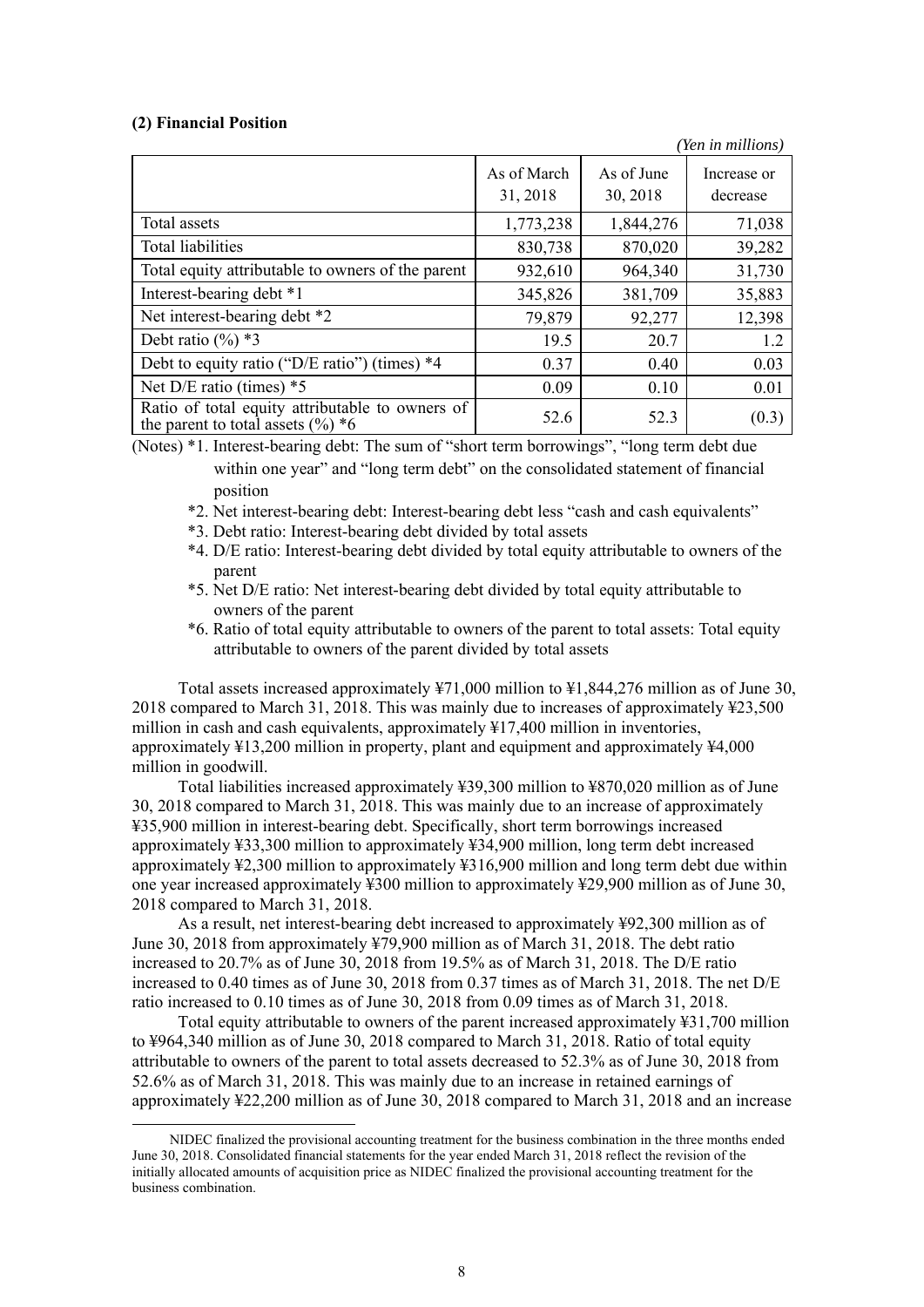in other components of equity of approximate ¥12,400 million caused mainly by foreign currency translation adjustments.

#### **Overview of Cash Flow**

|                                                     |                |                      | (Yen in millions) |
|-----------------------------------------------------|----------------|----------------------|-------------------|
|                                                     |                | For the three months | Increase          |
|                                                     | ended June 30, |                      | or                |
|                                                     | 2017           | 2018                 | decrease          |
| Net cash provided by operating activities           | 44,200         | 44,740               | 540               |
| Net cash used in investing activities               | (18, 935)      | (36, 640)            | (17,705)          |
| Free cash flow *1                                   | 25,265         | 8,100                | (17, 165)         |
| Net cash (used in) provided by financing activities | (23,500)       | 15,409               | 38,909            |

(Note) \*1. Free cash flow is the sum of "net cash provided by operating activities" and "net cash used in investing activities".

Cash flows from operating activities for this three-month period came to a net cash inflow of ¥44,740 million. Compared to the same period of the prior year, the cash inflow from operating activities for this three-month period increased approximately ¥500 million. This increase was mainly due to increases in accounts receivable net changes year on year of approximately ¥9,900 million and in profit for the period approximately ¥9,400 million. On the other hand, there was a decrease in account payable net changes year on year of approximately ¥17,200 million.

Cash flows from investing activities for this three-month period came to a net cash outflow of ¥36,640 million. Compared to the same period of the prior year, the net cash outflow from investing activities for this three-month period increased approximately ¥17,700 million mainly due to increases in additions to property, plant and equipment of approximately ¥10,000 million and acquisitions of businesses, net cash acquired of approximately ¥3,200 million.

As a result, we had a positive free cash flow of ¥8,100 million for this three-month period, a decrease of approximately ¥17,200 million compared to a positive free cash flow of ¥25,265 million for the same period of the prior year.

Cash flows from financing activities for this three-month period came to a net cash inflow of ¥15,409 million. Compared to the same period of the prior year, the net cash inflow from financing activities for this three-month period increased approximately ¥38,900 million mainly due to an increase in short term borrowings net changes year on year of approximately ¥165,100 million. On the other hand, proceeds from issuance of long term debt and proceeds from issuance of corporate bonds decreased approximately ¥82,600 million and approximately ¥50,000 million, respectively.

As a result of the foregoing factors and the impact of foreign exchange fluctuations, the balance of cash and cash equivalents as of June 30, 2018 increased approximately ¥23,500 million to ¥289,432 million from March 31, 2018.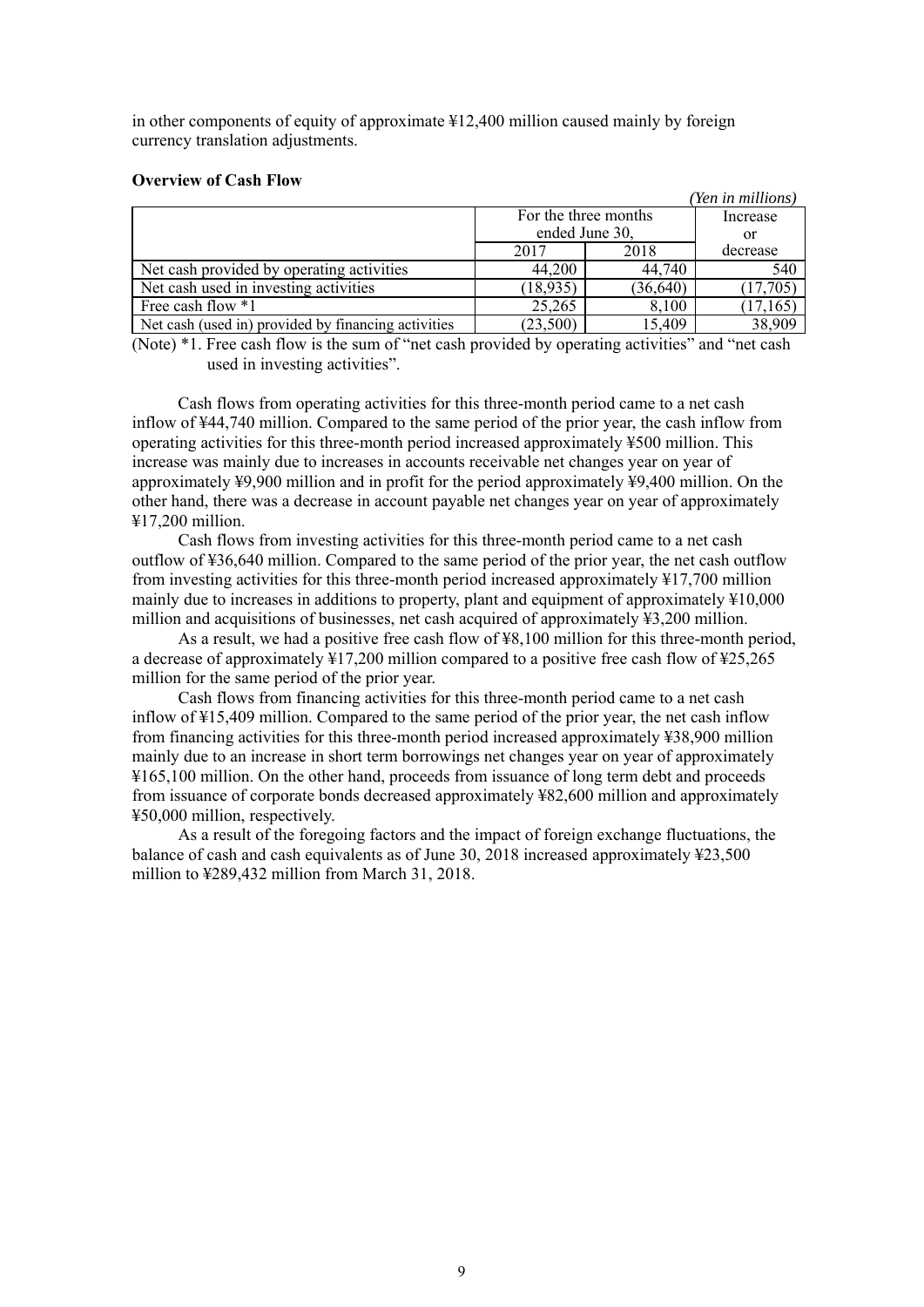#### **(3) Explanation Regarding Future Forecast Information of Consolidated Financial Results**

In the global economy, while expectations are growing for the U.S. to sustain its economic growth, the room for optimism is limited as the U.S.-China and U.S.-Europe trade conflicts may raise uncertainty, and as the geopolitical risks in the Middle East and the political risks in Southern Europe may trigger a financial unrest.

Under such an environment, as the business forecasts in the three months ended June 30, 2018 was stronger than our expectations underlying our previous forecasts announced on April 24, 2018, we are revising our business forecasts for the year ending March 31, 2019 and the six months ending September 30, 2018 as follows.

The exchange rates used for the preparation of the foregoing forecasts remain unchanged from those announced previously (i.e., US\$1=¥100 and  $\epsilon$ 1=¥125 respectively).

#### **Forecast of Consolidated Financial Performance for the Year Ending March 31, 2019**

| Net sales                        | ¥1,600,000 million | $(107.5\%$ compared to the previous fiscal |
|----------------------------------|--------------------|--------------------------------------------|
|                                  |                    | year)                                      |
| Operating profit                 | ¥195,000 million   | $(116.8\%$ compared to the previous fiscal |
|                                  |                    | year)                                      |
| Profit before income taxes       | ¥187,500 million   | $(114.4\%$ compared to the previous fiscal |
|                                  |                    | year)                                      |
| Profit attributable to owners of |                    | $(112.3\%$ compared to the previous fiscal |
| ¥147,000 million<br>the parent   |                    | year)                                      |

### **Forecast of Consolidated Financial Performance for the Six Months Ending September 30, 2018**

| Net sales                        | ¥775,000 million  | (108.3% compared to the same period of    |
|----------------------------------|-------------------|-------------------------------------------|
|                                  |                   | the previous fiscal year)                 |
|                                  | ¥95,000 million   | $(116.2\%$ compared to the same period of |
| Operating profit                 |                   | the previous fiscal year)                 |
| Profit before income taxes       | ¥90,000 million   | $(118.8\%$ compared to the same period of |
|                                  |                   | the previous fiscal year)                 |
| Profit attributable to owners of | $472,000$ million | $(121.2\%$ compared to the same period of |
| the parent                       |                   | the previous fiscal year)                 |

(Notes) 1. Consolidated performance is based on IFRS.

2. The calculations for the conversion of Asian currencies into Japanese yen also used the exchange rates,  $USS1 = \text{\textsterling}100$  and  $\text{\textsterling}1 = \text{\textsterling}125$ .

### **Cautionary Note Regarding Forward-Looking Statements**

Forward-looking statements, such as forecast of consolidated financial performance, stated in this document are based on information currently possessed by NIDEC or certain assumptions that NIDEC has deemed as rational. NIDEC cannot make any assurances that the contents mentioned in these forward-looking statements will ever materialize. Actual financial performance could be significantly different from NIDEC's expectations as a result of various factors.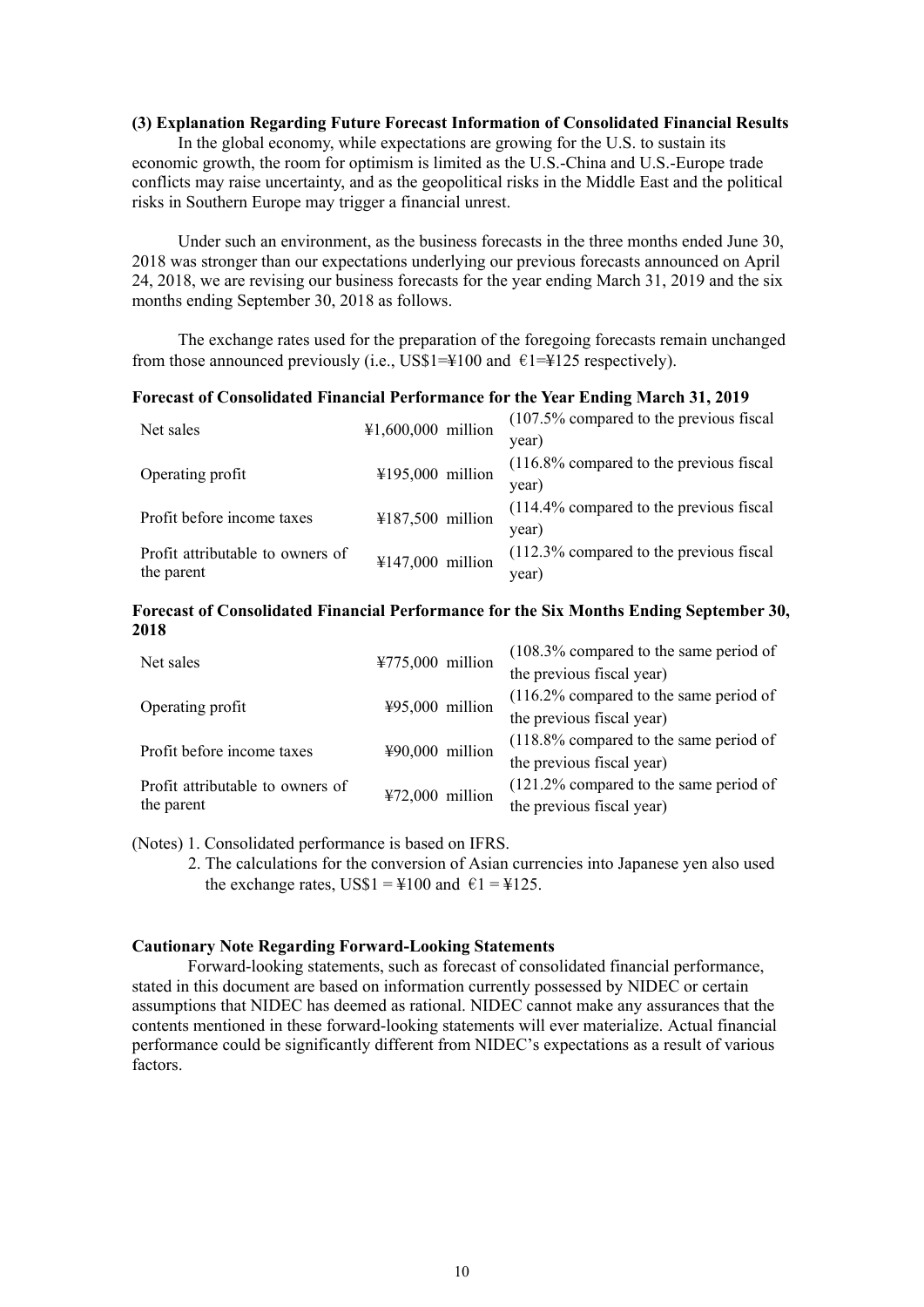# **2. Condensed Quarterly Consolidated Financial Statements and Other Information**

# **(1) Condensed Quarterly Consolidated Statements of Financial Position**

*(Yen in millions)*

|                                                      | As of March 31, 2018 |               | As of June 30, 2018 | Increase<br><sub>or</sub><br>decrease |         |
|------------------------------------------------------|----------------------|---------------|---------------------|---------------------------------------|---------|
|                                                      | Amounts              | $\frac{0}{0}$ | Amounts             | $\frac{0}{0}$                         |         |
| Assets                                               |                      |               |                     |                                       |         |
| Current assets                                       |                      |               |                     |                                       |         |
| Cash and cash equivalents                            | 265,947              |               | 289,432             |                                       | 23,485  |
| Trade and other receivables                          | 388,741              |               | 388,141             |                                       | (600)   |
| Other financial assets                               | 1,718                |               | 683                 |                                       | (1,035) |
| Income tax receivables                               | 2,402                |               | 5,140               |                                       | 2,738   |
| Inventories                                          | 227,766              |               | 245,123             |                                       | 17,357  |
| Other current assets                                 | 30,155               |               | 35,867              |                                       | 5,712   |
| Total current assets                                 | 916,729              | 51.7          | 964,386             | 52.3                                  | 47,657  |
| Non-current assets                                   |                      |               |                     |                                       |         |
| Property, plant and equipment                        | 451,085              |               | 464,261             |                                       | 13,176  |
| Goodwill                                             | 236,741              |               | 240,751             |                                       | 4,010   |
| Intangible assets                                    | 122,029              |               | 125,526             |                                       | 3,497   |
| Investments accounted for using<br>the equity method | 1,112                |               | 1,996               |                                       | 884     |
| Other investments                                    | 22,295               |               | 21,355              |                                       | (940)   |
| Other financial assets                               | 5,464                |               | 6,507               |                                       | 1,043   |
| Deferred tax assets                                  | 11,055               |               | 12,472              |                                       | 1,417   |
| Other non-current assets                             | 6,728                |               | 7,022               |                                       | 294     |
| Total non-current assets                             | 856,509              | 48.3          | 879,890             | 47.7                                  | 23,381  |
| Total assets                                         | 1,773,238            | 100.0         | 1,844,276           | 100.0                                 | 71,038  |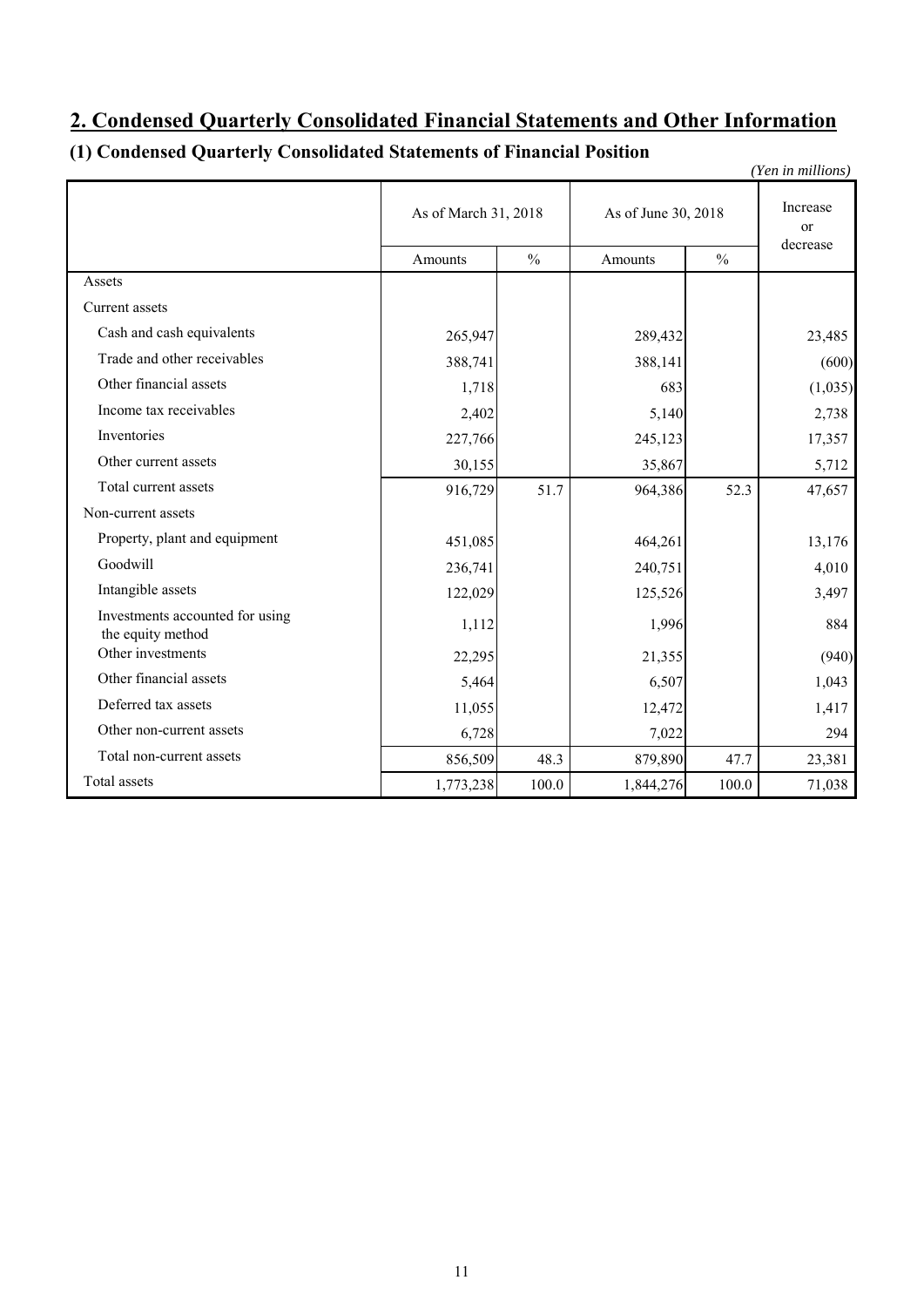|                                                      |                      | (Yen in millions) |                     |               |                |
|------------------------------------------------------|----------------------|-------------------|---------------------|---------------|----------------|
|                                                      | As of March 31, 2018 |                   | As of June 30, 2018 |               | Increase<br>or |
|                                                      | Amounts              | $\%$              | Amounts             | $\frac{0}{0}$ | decrease       |
| Liabilities                                          |                      |                   |                     |               |                |
| <b>Current liabilities</b>                           |                      |                   |                     |               |                |
| Short term borrowings                                | 1,657                |                   | 34,914              |               | 33,257         |
| Long term debt due within one year                   | 29,538               |                   | 29,887              |               | 349            |
| Trade and other payables                             | 317,031              |                   | 311,022             |               | (6,009)        |
| Other financial liabilities                          | 1,557                |                   | 4,729               |               | 3,172          |
| Income tax payables                                  | 7,582                |                   | 8,910               |               | 1,328          |
| Provisions                                           | 32,733               |                   | 32,963              |               | 230            |
| Other current liabilities                            | 61,915               |                   | 64,567              |               | 2,652          |
| Total current liabilities                            | 452,013              | 25.5              | 486,992             | 26.4          | 34,979         |
| Non-current liabilities                              |                      |                   |                     |               |                |
| Long term debt                                       | 314,631              |                   | 316,908             |               | 2,277          |
| Other financial liabilities                          | 2,373                |                   | 1,218               |               | (1, 155)       |
| Retirement benefit liabilities                       | 24,178               |                   | 25,629              |               | 1,451          |
| Provisions                                           | 6,577                |                   | 6,979               |               | 402            |
| Deferred tax liabilities                             | 28,042               |                   | 29,742              |               | 1,700          |
| Other non-current liabilities                        | 2,924                |                   | 2,552               |               | (372)          |
| Total non-current liabilities                        | 378,725              | 21.3              | 383,028             | 20.8          | 4,303          |
| Total liabilities                                    | 830,738              | 46.8              | 870,020             | 47.2          | 39,282         |
|                                                      |                      |                   |                     |               |                |
| Equity                                               |                      |                   |                     |               |                |
| Common stock                                         | 87,784               | 4.9               | 87,784              | 4.8           |                |
| Additional paid-in capital                           | 118,136              | 6.7               | 118,217             | 6.4           | 81             |
| Retained earnings                                    | 822,703              | 46.4              | 844,855             | 45.8          | 22,152         |
| Other components of equity                           | (76, 862)            | (4.3)             | (64, 460)           | (3.5)         | 12,402         |
| Treasury stock                                       | (19, 151)            | (1.1)             | (22,056)            | (1.2)         | (2,905)        |
| Total equity attributable to owners<br>of the parent | 932,610              | 52.6              | 964,340             | 52.3          | 31,730         |
| Non-controlling interests                            | 9,890                | 0.6               | 9,916               | 0.5           | 26             |
| Total equity                                         | 942,500              | 53.2              | 974,256             | 52.8          | 31,756         |
| Total liabilities and equity                         | 1,773,238            | 100.0             | 1,844,276           | 100.0         | 71,038         |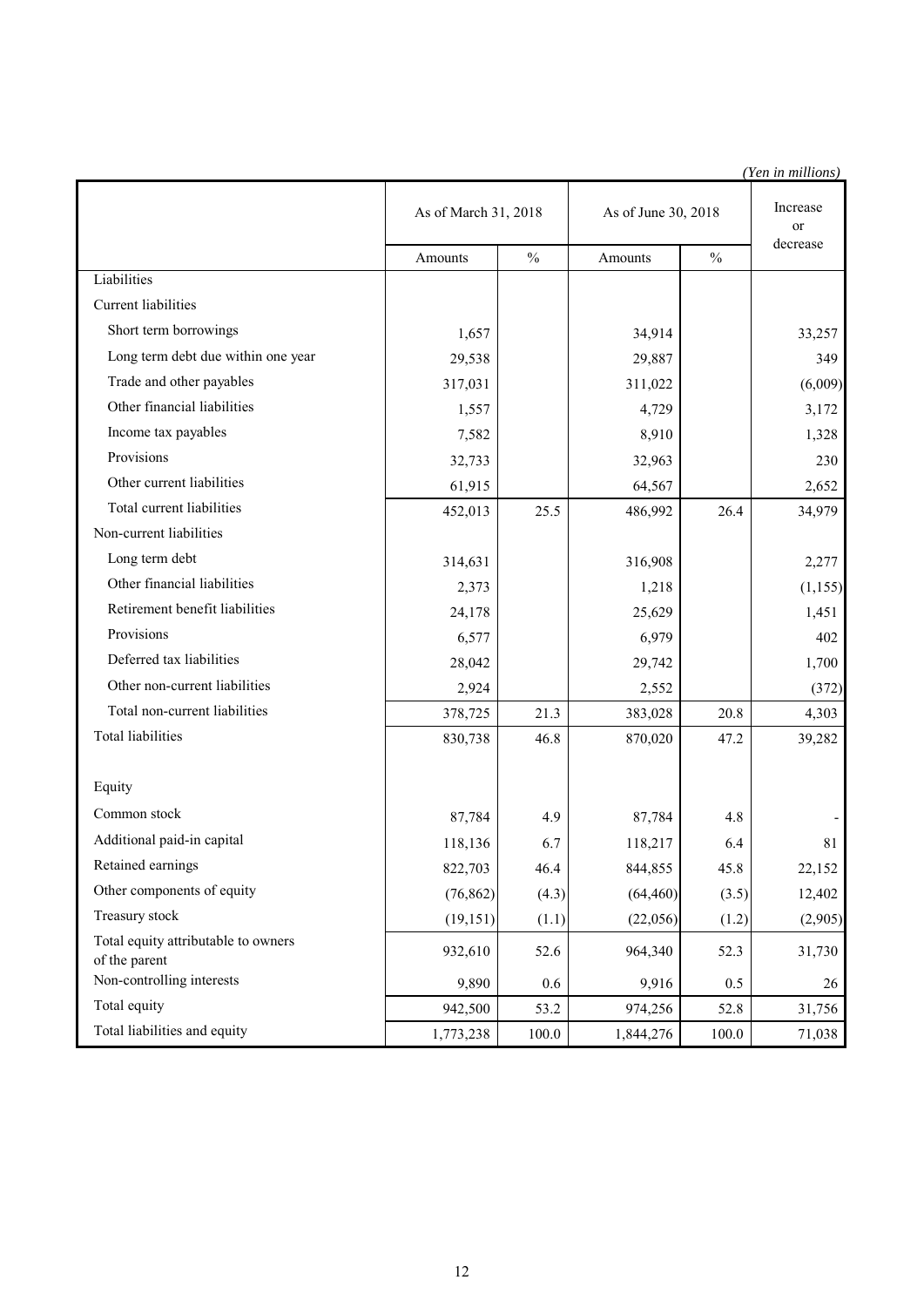### **(2) Condensed Quarterly Consolidated Statements of Income**

**and Condensed Quarterly Consolidated Statements of Comprehensive Income**

### **Condensed Quarterly Consolidated Statements of Income**

*(Yen in millions)*

*(Yen in millions)*

|                                                                                 | For the three months ended June 30, |        |            |        | Increase or |               | For the year ended |         |
|---------------------------------------------------------------------------------|-------------------------------------|--------|------------|--------|-------------|---------------|--------------------|---------|
|                                                                                 | 2017                                |        | 2018       |        | decrease    |               | March 31, 2018     |         |
|                                                                                 | Amounts                             | $\%$   | Amounts    | $\%$   | Amounts     | $\frac{0}{0}$ | Amounts            | $\%$    |
|                                                                                 |                                     |        |            |        |             |               |                    |         |
| Net sales                                                                       | 343,091                             | 100.0  | 383,765    | 100.0  | 40,674      | 11.9          | 1,488,090          | 100.0   |
| Cost of sales                                                                   | (258, 897)                          | (75.5) | (288, 284) | (75.1) | (29, 387)   | 11.4          | (1, 131, 445)      | (76.0)  |
| Gross profit                                                                    | 84,194                              | 24.5   | 95,481     | 24.9   | 11,287      | 13.4          | 356,645            | 24.0    |
| Selling, general and administrative expenses                                    | (32,083)                            | (9.3)  | (33,674)   | (8.8)  | (1, 591)    | 5.0           | (134, 193)         | (9.0)   |
| Research and development expenses                                               | (13,244)                            | (3.9)  | (15, 166)  | (3.9)  | (1,922)     | 14.5          | (55, 438)          | (3.8)   |
| Operating profit                                                                | 38,867                              | 11.3   | 46,641     | 12.2   | 7,774       | 20.0          | 167,014            | 11.2    |
| Financial income                                                                | 1,263                               | 0.4    | 2,423      | 0.6    | 1,160       | 91.8          | 6,577              | 0.5     |
| Financial expenses                                                              | (1, 423)                            | (0.4)  | (1,995)    | (0.5)  | (572)       | 40.2          | (7,007)            | (0.5)   |
| Derivative gain (loss)                                                          | 18                                  | 0.0    | 1,383      | 0.4    | 1,365       |               | (275)              | (0.0)   |
| Foreign exchange differences                                                    | (2, 569)                            | (0.8)  | (1,350)    | (0.4)  | 1,219       |               | (2,590)            | (0.2)   |
| Share of net profit (loss) from associate accounting using<br>the equity method | 15                                  | 0.0    | (161)      | (0.1)  | (176)       |               | 118                | 0.0     |
| Profit before income taxes                                                      | 36,171                              | 10.5   | 46,941     | 12.2   | 10,770      | 29.8          | 163,837            | 11.0    |
| Income tax expenses                                                             | (7,990)                             | (2.3)  | (9,388)    | (2.4)  | (1, 398)    | 17.5          | (32, 202)          | (2.2)   |
| Profit for the period                                                           | 28,181                              | 8.2    | 37,553     | 9.8    | 9,372       | 33.3          | 131,635            | $8.8\,$ |
|                                                                                 |                                     |        |            |        |             |               |                    |         |
| Profit for the period attributable to:                                          |                                     |        |            |        |             |               |                    |         |
| Owners of the parent                                                            | 28,077                              | 8.2    | 37,353     | 9.7    | 9,276       | 33.0          | 130,948            | $8.8\,$ |
| Non-controlling interests                                                       | 104                                 | 0.0    | 200        | 0.1    | 96          | 92.3          | 687                | 0.0     |
| Profit for the period                                                           | 28,181                              | 8.2    | 37,553     | 9.8    | 9,372       | 33.3          | 131,635            | $8.8\,$ |

#### **Condensed Quarterly Consolidated Statements of Comprehensive Income**

|                                                                       | For the three months ended June 30, |                  | Increase or    |      | For the year ended |
|-----------------------------------------------------------------------|-------------------------------------|------------------|----------------|------|--------------------|
|                                                                       | 2017                                | 2018             | decrease       |      | March 31, 2018     |
|                                                                       | Amounts                             | Amounts          | Amounts        | $\%$ | Amounts            |
|                                                                       |                                     |                  |                |      |                    |
| Profit for the period                                                 | 28,181                              | 37,553           | 9,372          | 33.3 | 131,635            |
| Other comprehensive income, net of taxation                           |                                     |                  |                |      |                    |
| Items that will not be reclassified to net profit or loss:            |                                     |                  |                |      |                    |
| Remeasurement of defined benefit plans                                | (46)                                | $\boldsymbol{0}$ | 46             |      | 425                |
| Fair value movements on FVTOCI equity financial assets                | 1,316                               | (603)            | (1,919)        |      | 2,093              |
| Items that may be reclassified to net profit or loss:                 |                                     |                  |                |      |                    |
| Foreign currency translation adjustments                              | 8,767                               | 13,086           | 4,319          | 49.3 | (13,886)           |
| Effective portion of net changes in fair value of cash<br>flow hedges | 465                                 | (769)            | (1,234)        |      | 399                |
| Fair value movements on FVTOCI debt financial assets                  | $\mathbf{0}$                        | 4                | $\overline{4}$ |      | (3)                |
| Total other comprehensive income for the period, net of taxation      | 10,502                              | 11,718           | 1,216          | 11.6 | (10, 972)          |
| Comprehensive income for the period                                   | 38,683                              | 49,271           | 10,588         | 27.4 | 120,663            |
| Comprehensive income for the period attributable to:                  |                                     |                  |                |      |                    |
| Owners of the parent                                                  | 38,675                              | 49,152           | 10,477         | 27.1 | 119,921            |
| Non-controlling interests                                             | 8                                   | 119              | 111            |      | 742                |
| Comprehensive income for the period                                   | 38,683                              | 49,271           | 10,588         | 27.4 | 120,663            |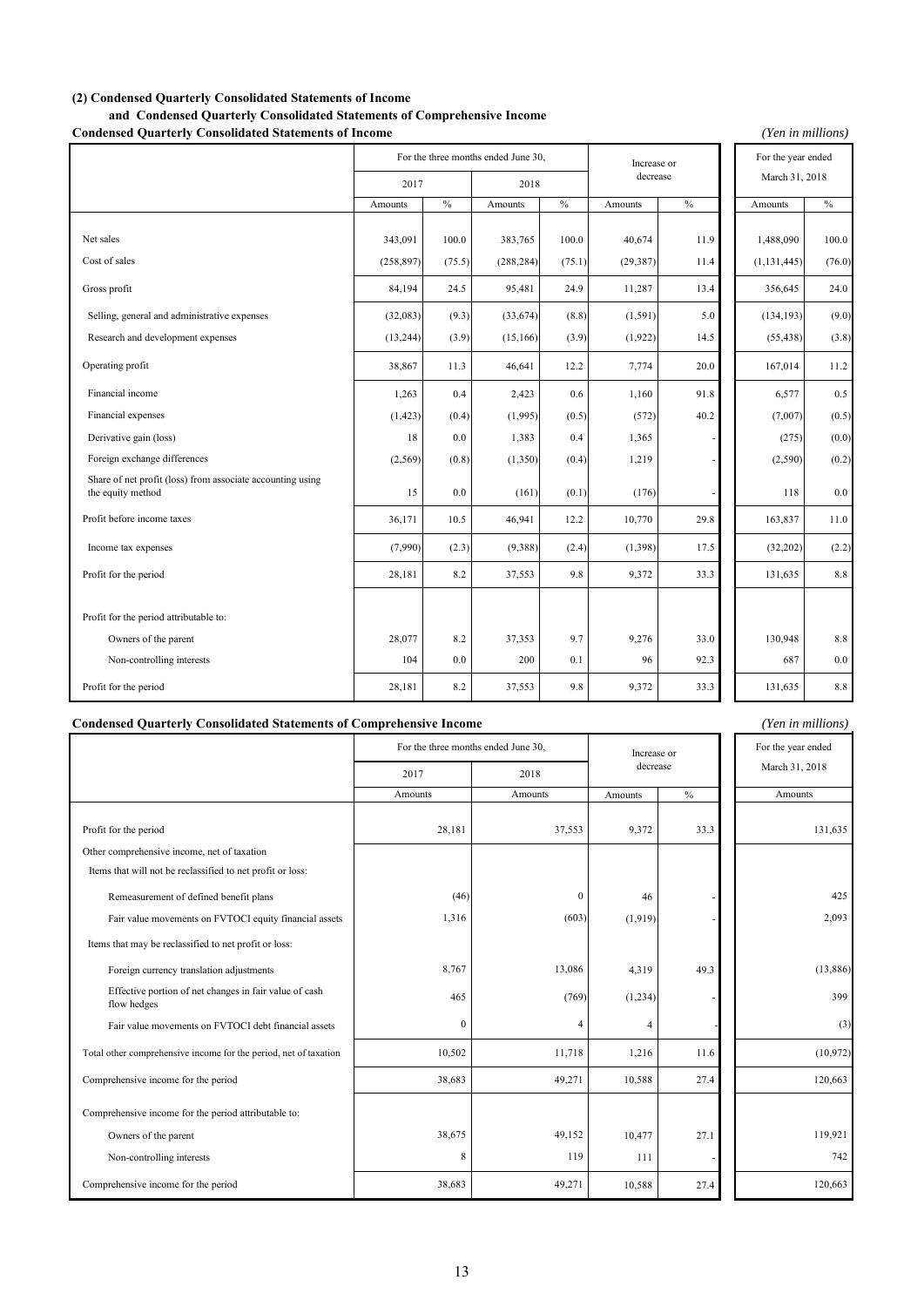## **(3) Condensed Quarterly Consolidated Statements of Changes in Equity**

For the three months ended June 30, 2017

| For the three months ended June 30, 2017       |                 |                               |                      |                                                   |                   |           |                          | (Yen in millions) |
|------------------------------------------------|-----------------|-------------------------------|----------------------|---------------------------------------------------|-------------------|-----------|--------------------------|-------------------|
|                                                |                 |                               |                      | Total equity attributable to owners of the parent |                   |           | Non-                     |                   |
|                                                | Common<br>Stock | Additional<br>paid-in capital | Retained<br>earnings | Other<br>components<br>of equity                  | Treasury<br>stock | Total     | controlling<br>interests | Total equity      |
|                                                |                 |                               |                      |                                                   |                   |           |                          |                   |
| Balance at April 1, 2017                       | 87,784          | 118,340                       | 715,911              | (63,320)                                          | (12, 143)         | 846,572   | 9,234                    | 855,806           |
| Comprehensive income                           |                 |                               |                      |                                                   |                   |           |                          |                   |
| Profit for the period                          |                 |                               | 28,077               |                                                   |                   | 28,077    | 104                      | 28,181            |
| Other comprehensive income                     |                 |                               |                      | 10,598                                            |                   | 10,598    | (96)                     | 10,502            |
| Total comprehensive income                     |                 |                               |                      |                                                   |                   | 38,675    | 8                        | 38,683            |
| Transactions with owners directly              |                 |                               |                      |                                                   |                   |           |                          |                   |
| recognized in equity:                          |                 |                               |                      |                                                   |                   |           |                          |                   |
| Purchase of treasury stock                     |                 |                               |                      |                                                   | (5,149)           | (5, 149)  |                          | (5,149)           |
| Dividends paid to the owners of the            |                 |                               | (13, 347)            |                                                   |                   | (13, 347) |                          | (13, 347)         |
| parent                                         |                 |                               |                      |                                                   |                   |           |                          |                   |
| Dividends paid to non-controlling<br>interests |                 |                               |                      |                                                   |                   |           | (13)                     | (13)              |
| Transfer to retained earnings                  |                 |                               | 1,343                | (1,343)                                           |                   |           |                          |                   |
| Other                                          |                 |                               |                      | 95                                                | (1)               | 94        | (6)                      | 88                |
| Balance at June 30, 2017                       | 87,784          | 118,340                       | 731,984              | (53,970)                                          | (17,293)          | 866,845   | 9,223                    | 876,068           |

| For the three months ended June 30, 2018    |                 |                               |                      |                                                   |                   |          |                          | (Yen in millions) |
|---------------------------------------------|-----------------|-------------------------------|----------------------|---------------------------------------------------|-------------------|----------|--------------------------|-------------------|
|                                             |                 |                               |                      | Total equity attributable to owners of the parent |                   |          | Non-                     |                   |
|                                             | Common<br>Stock | Additional<br>paid-in capital | Retained<br>earnings | Other<br>components<br>of equity                  | Treasury<br>stock | Total    | controlling<br>interests | Total equity      |
|                                             |                 |                               |                      |                                                   |                   |          |                          |                   |
| Balance at April 1, 2018                    | 87,784          | 118,136                       | 822,703              | (76, 862)                                         | (19,151)          | 932,610  | 9,890                    | 942,500           |
| Changes in accounting polices               |                 |                               | 199                  |                                                   |                   | 199      |                          | 199               |
| Balance after restatement                   | 87,784          | 118,136                       | 822,902              | (76, 862)                                         | (19, 151)         | 932,809  | 9,890                    | 942,699           |
| Comprehensive income                        |                 |                               |                      |                                                   |                   |          |                          |                   |
| Profit for the period                       |                 |                               | 37,353               |                                                   |                   | 37,353   | 200                      | 37,553            |
| Other comprehensive income                  |                 |                               |                      | 11,799                                            |                   | 11,799   | (81)                     | 11,718            |
| Total comprehensive income                  |                 |                               |                      |                                                   |                   | 49,152   | 119                      | 49,271            |
| Transactions with owners directly           |                 |                               |                      |                                                   |                   |          |                          |                   |
| recognized in equity:                       |                 |                               |                      |                                                   |                   |          |                          |                   |
| Purchase of treasury stock                  |                 |                               |                      |                                                   | (2,905)           | (2,905)  |                          | (2,905)           |
| Dividends paid to the owners of the         |                 |                               | (14,798)             |                                                   |                   | (14,798) |                          | (14,798)          |
| parent<br>Dividends paid to non-controlling |                 |                               |                      |                                                   |                   |          |                          |                   |
| interests                                   |                 |                               |                      |                                                   |                   |          | (71)                     | (71)              |
| Share-based payment transactions            |                 | 81                            |                      |                                                   |                   | 81       |                          | 81                |
| Transfer to retained earnings               |                 |                               | (603)                | 603                                               |                   |          |                          |                   |
| Other                                       |                 |                               |                      |                                                   |                   |          | (22)                     | (21)              |
| Balance at June 30, 2018                    | 87,784          | 118,217                       | 844,855              | (64, 460)                                         | (22,056)          | 964,340  | 9,916                    | 974,256           |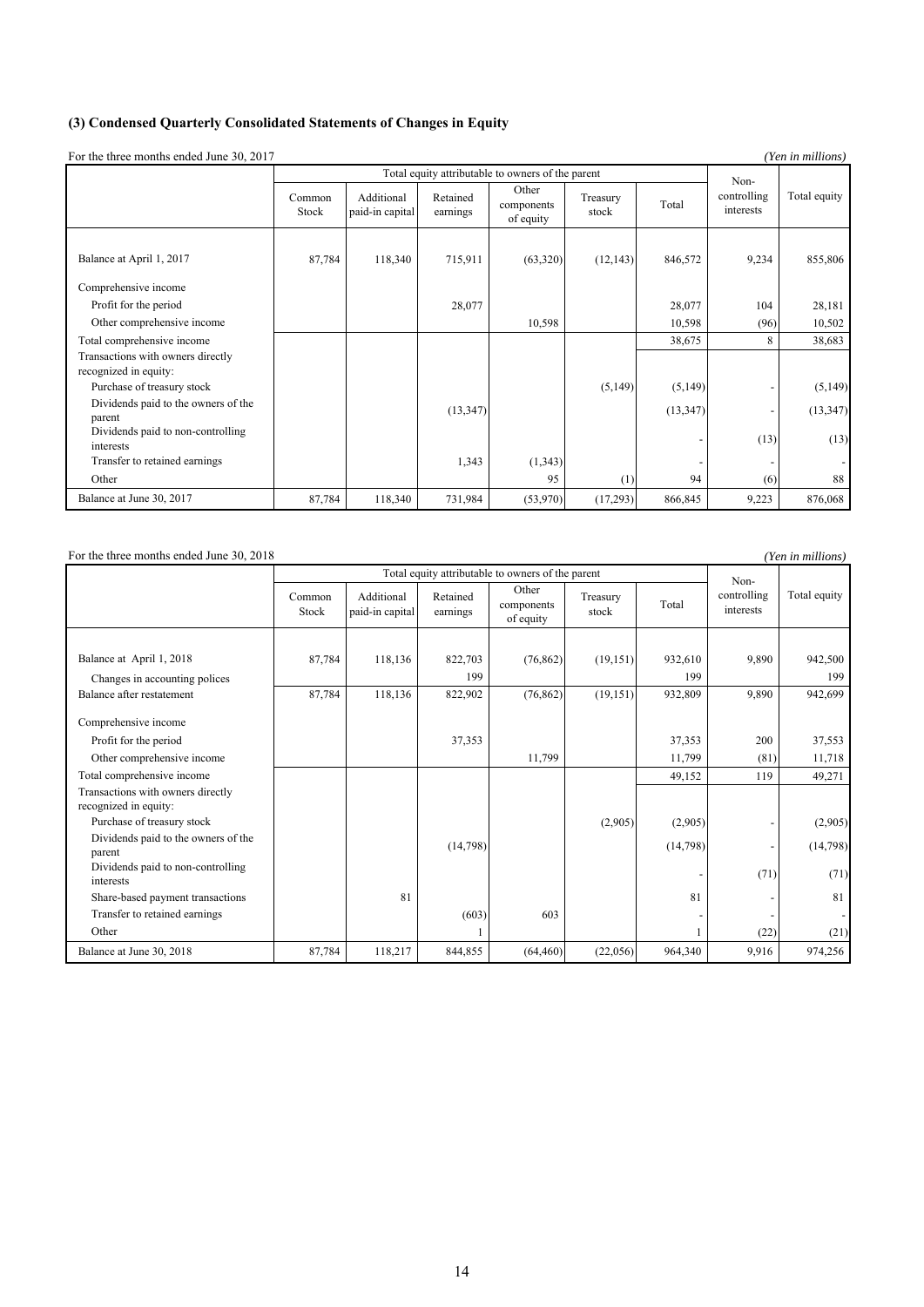# **(4) Condensed Quarterly Consolidated Statements of Cash Flows**

|                                                                                                |            |                                     |                      | (Yen in millions)               |
|------------------------------------------------------------------------------------------------|------------|-------------------------------------|----------------------|---------------------------------|
|                                                                                                |            | For the three months ended June 30, | Increase or decrease | For the year ended<br>March 31, |
|                                                                                                | 2017       | 2018                                |                      | 2018                            |
| Cash flows from operating activities:                                                          |            |                                     |                      |                                 |
| Profit for the period                                                                          | 28,181     | 37,553                              | 9,372                | 131,635                         |
| Adjustments to reconcile profit for the period to net cash<br>provided by operating activities |            |                                     |                      |                                 |
| Depreciation and amortization                                                                  | 16,183     | 16,435                              | 252                  | 68,525                          |
| (Gain) loss from sales, disposal or impairment of property,<br>plant and equipment             | (100)      | 4                                   | 104                  | 372                             |
| Financial expense (income)                                                                     | 24         | (476)                               | (500)                | (23)                            |
| Share of net (profit) loss from associate accounting using the                                 |            |                                     |                      |                                 |
| equity method                                                                                  | (15)       | 161                                 | 176                  | (118)                           |
| Deferred income taxes                                                                          | (1, 118)   | 671                                 | 1,789                | (2,291)                         |
| Current income taxes                                                                           | 9,108      | 8,717                               | (391)                | 34,493                          |
| Foreign currency adjustments                                                                   | 970        | 5,881                               | 4,911                | (7,096)                         |
| Increase in retirement benefit liability                                                       | 349        | 1,217                               | 868                  | 915                             |
| (Increase) decrease in accounts receivable                                                     | (6, 544)   | 3,395                               | 9,939                | (30,632)                        |
| Increase in inventories                                                                        | (6,304)    | (12, 658)                           | (6, 354)             | (24,398)                        |
| Increase (decrease) in accounts payable                                                        | 9,038      | (8,128)                             | (17,166)             | 47,809                          |
| Other, net                                                                                     | 4,660      | 947                                 | (3,713)              | (8,947)                         |
| Interests and dividends received                                                               | 1,032      | 1,784                               | 752                  | 6,482                           |
| Interests paid                                                                                 | (872)      | (675)                               | 197                  | (6,647)                         |
| Income taxes paid                                                                              | (10, 392)  | (10,088)                            | 304                  | (34,511)                        |
| Net cash provided by operating activities                                                      | 44,200     | 44,740                              | 540                  | 175,568                         |
| Cash flows from investing activities:                                                          |            |                                     |                      |                                 |
| Additions to property, plant and equipment                                                     | (20, 033)  | (30,081)                            | (10,048)             | (90, 841)                       |
| Proceeds from sales of property, plant and equipment                                           | 1,129      | 876                                 | (253)                | 6,856                           |
| Additions to intangible assets                                                                 | (825)      | (2,794)                             | (1,969)              | (9, 544)                        |
| Acquisitions of business, net of cash acquired                                                 |            | (3,205)                             | (3,205)              | (20,071)                        |
| Other, net                                                                                     | 794        | (1, 436)                            | (2,230)              | (315)                           |
| Net cash used in investing activities                                                          | (18, 935)  | (36, 640)                           | (17,705)             | (113, 915)                      |
| Cash flows from financing activities:                                                          |            |                                     |                      |                                 |
| (Decrease) increase in short term borrowings                                                   | (131, 580) | 33,515                              | 165,095              | (178, 724)                      |
| Proceeds from issuance of long term debt                                                       | 82,583     |                                     | (82, 583)            | 84,062                          |
| Repayments of long term debt                                                                   | (5,923)    | (332)                               | 5,591                | (38,023)                        |
| Proceeds from issuance of corporate bonds                                                      | 50,001     |                                     | (50,001)             | 115,001                         |
| Redemption of corporate bonds                                                                  |            |                                     |                      | (65,000)                        |
| Purchase of treasury stock                                                                     | (5,149)    | (2,905)                             | 2,244                | (7,008)                         |
| Dividends paid to the owner of the parent                                                      | (13, 347)  | (14, 798)                           | (1, 451)             | (26, 670)                       |
| Other, net                                                                                     | (85)       | (71)                                | 14                   | (496)                           |
| Net cash (used in) provided by financing activities                                            | (23,500)   | 15,409                              | 38,909               | (116, 858)                      |
| Effect of exchange rate changes on cash and cash equivalents                                   | 3,266      | (24)                                | (3,290)              | (428)                           |
| Net increase (decrease) in cash and cash equivalents                                           | 5,031      | 23,485                              | 18,454               | (55, 633)                       |
| Cash and cash equivalents at beginning of period                                               | 321,580    | 265,947                             | (55, 633)            | 321,580                         |
| Cash and cash equivalents at end of period                                                     | 326,611    | 289,432                             | (37, 179)            | 265,947                         |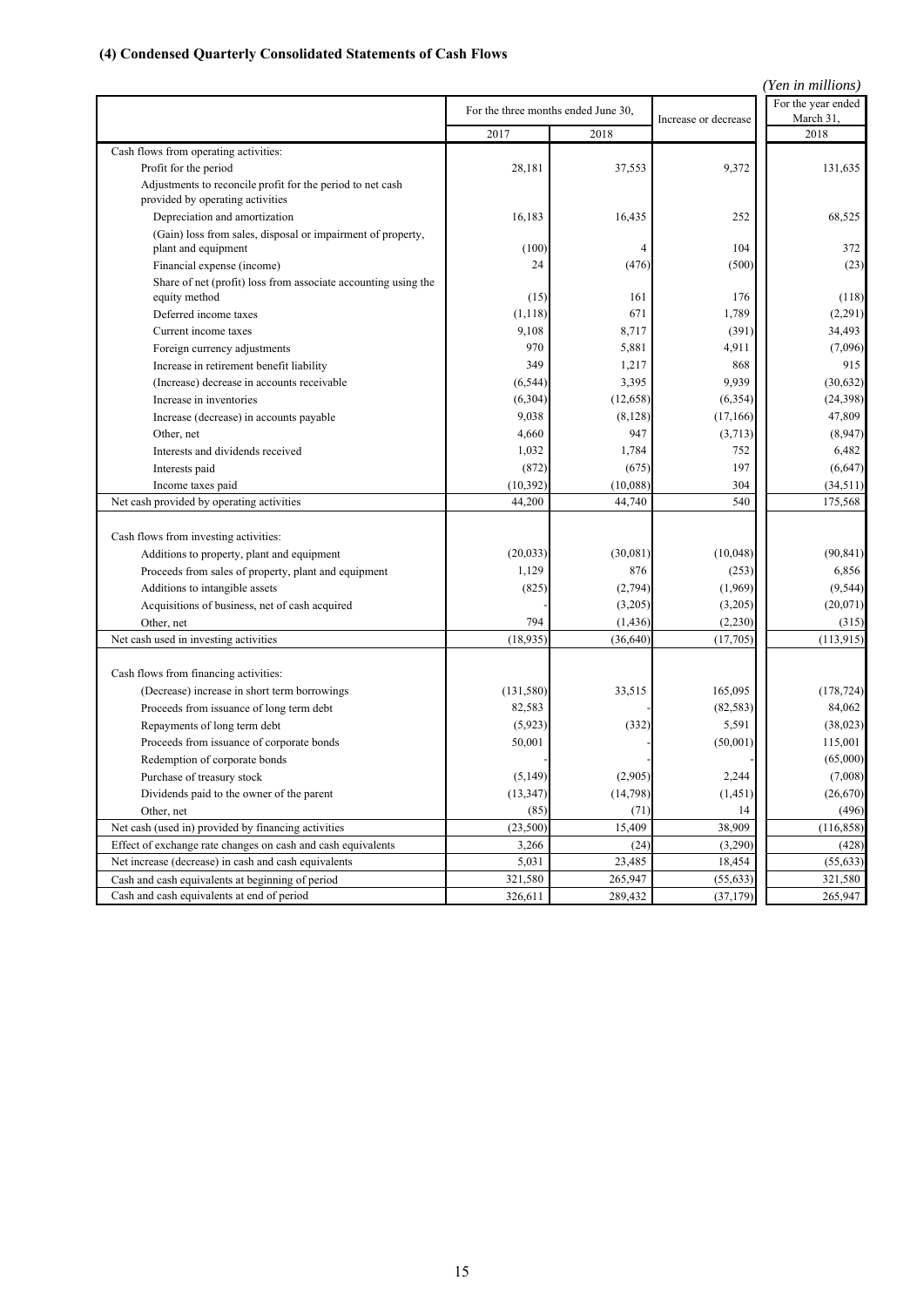#### **(5) Notes of Condensed Quarterly Consolidated Financial Statements Notes Regarding Going Concern Assumption**

Not applicable.

### **Notes to Condensed Quarterly Consolidated Financial Statements 1. Reporting entity**

Nidec Corporation (the "Company") is a corporation located in Japan, whose shares are listed on the Tokyo Stock Exchange. The registered address of headquarters and principal business offices are available on the Company's website (http://www.nidec.com/en-Global).

Condensed quarterly consolidated financial statements as of June 30, 2018 and for the three months then ended consist of the Company and its consolidated subsidiaries ("NIDEC") and interests in associates of NIDEC.

NIDEC mainly designs, develops, produces, and sells products as described below:

- 1) Small precision motors, which include spindle motors for hard disk drives, brushless motors, fan motors, vibration motors, brush motors and motor applications.
- 2) Automotive products, which include automotive motors and components.
- 3) Appliance, commercial and industrial products, which include home appliance, commercial and industrial motors and related products.
- 4) Machinery, which includes industrial robots, card readers, test systems, press machines and power transmission drives.
- 5) Electronic and optical components, which include switches, trimmer potentiometers, lens units and camera shutters.
- 6) Others, which include services.

## **2. Basis of preparation**

(1) Compliance with International Financial Reporting Standards (IFRS)

The condensed quarterly consolidated financial statements of NIDEC have been prepared in accordance with IAS 34 "Interim Financial Reporting" pursuant to the provision of article 93 of Regulations for Quarterly Consolidated Financial Statements, as the Company meets the criteria of a "Designated IFRS Specified Company" defined under article 1-2 of the regulations.

The condensed quarterly consolidated financial statements do not include all the information that must be disclosed in the annual consolidated financial statements, and therefore should be used in conjunction with the consolidated financial statements for the year ended March 31, 2018.

#### (2) Basis of Measurement

The condensed quarterly consolidated financial statements have been prepared on a historical cost basis, except for some assets and liabilities, including derivative and other financial instruments measured at fair value.

#### (3) Presentation Currency and Level of Rounding

The condensed quarterly consolidated financial statements are presented in Japanese Yen, which is also the Company's functional currency, and figures are rounded to the nearest million yen, unless otherwise indicated.

#### **3. Significant accounting policies**

With the exception of the item explained below, significant accounting policies adopted in preparation of the condensed quarterly consolidated financial statements are consistent with those used in the preparation of the NIDEC's consolidated financial statements for the year ended March 31, 2018.

Income taxes for three months ended June 30, 2018 are computed using the estimated annual effective tax rate.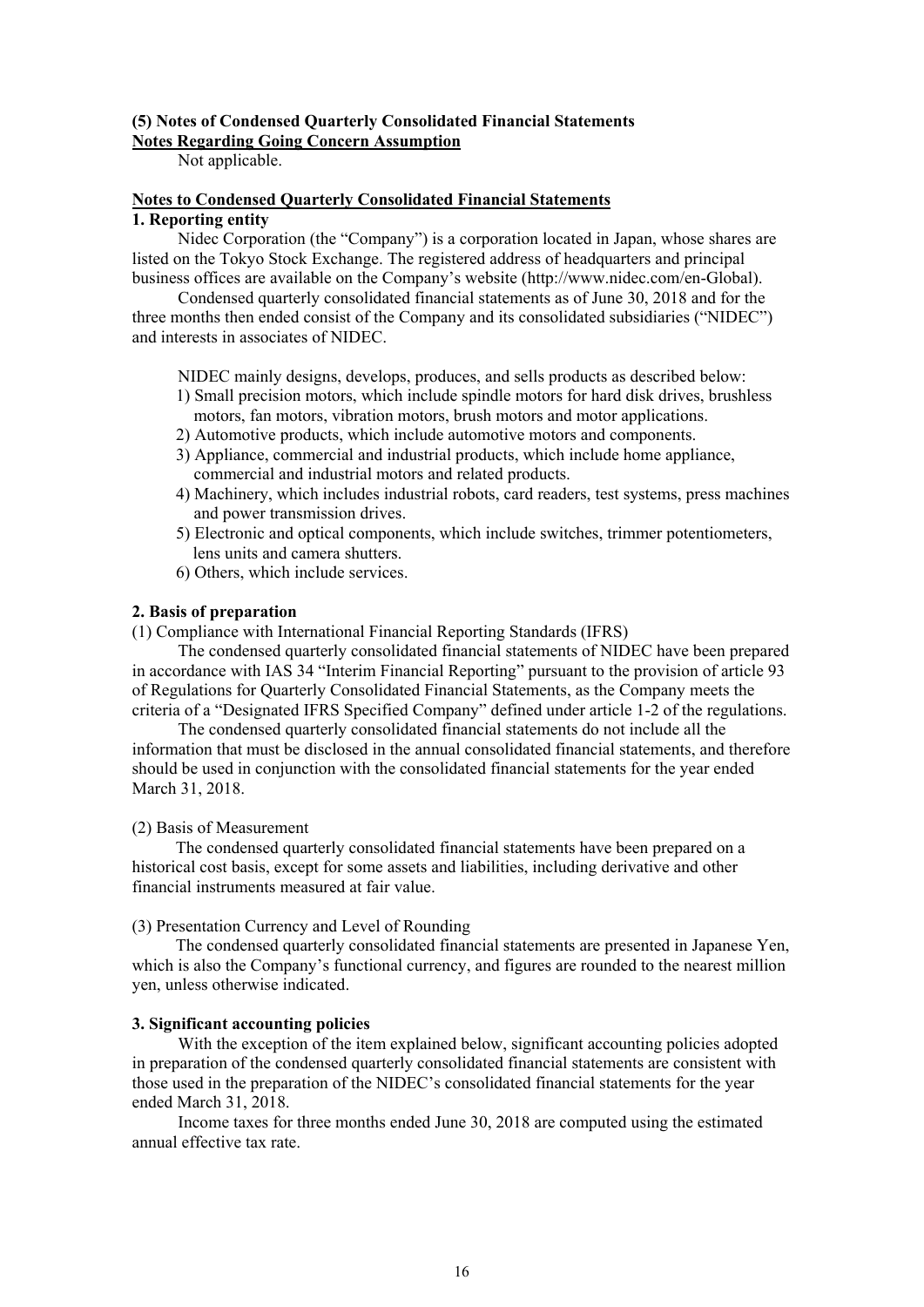#### (Share-Based Payment)

NIDEC has adopted a performance-linked share-based compensation plan from the three months ended June 30, 2018. The compensation measured with the performance-linked share-based compensation plan is recognized as an expense, and an equivalent amount is recognized as an increase in additional paid-in capital.

## (Revenue Recognition)

NIDEC has adopted the following standard from the three months ended June 30, 2018.

|        | <b>IFRS</b>                                     | Summary of new standard and amendment               |
|--------|-------------------------------------------------|-----------------------------------------------------|
| IFRS15 | <b>Revenue from Contracts</b><br>with Customers | Revised accounting standard for revenue recognition |

IFRS 15 replaces IAS 18 which covers contracts for goods and services and IAS 11 which covers construction contracts. The new standard is based on the principle that revenue is recognized when control of a good or service transfers to a customer – so the notion of control replaces the existing notion of risks and rewards.

In applying IFRS 15, NIDEC adopts the methods where cumulative effect is applied retrospectively to contracts that have not been completed as of the initial application date (April 1, 2018) and the cumulative effect is recognized as an adjustment to the opening balance of retained earnings, as permitted as a transition method (modified retrospective approach).

As a result of the adoption of IFRS 15, revenues are recognized based on the following five-step approach. This will result in the following main change in accounting policies and impact on consolidated financial statements.

Step 1: Identify the contract(s) with a customer.

Step 2: Identify the performance obligation in the contract.

Step 3: Calculate the transaction price.

Step 4: Allocate the transaction price to each performance obligation in the contract.

Step 5: An entity recognizes revenue when a performance obligation is satisfied.

(i) Sales of goods

NIDEC manufactures and sells small precision motors, automotive products, certain appliance, commercial and industrial products, certain machinery, and electronic and optical components. In selling such goods, NIDEC deems its performance obligations to be satisfied upon completion of delivery of the goods, the point at which the customer acquires control of the goods. NIDEC accordingly recognizes revenue from sales of goods at the time of the goods delivery.

(ii) Construction contracts

Additionally, for certain appliance, commercial and industrial products and certain machinery, NIDEC transfers control of a good or service over time and therefore, satisfies a performance obligation and recognizes revenue over time. NIDEC is able to reasonably measure progress toward complete satisfaction of its performance obligations. Accordingly, NIDEC recognizes revenue from sales of certain appliance, commercial and industrial products and certain machinery based on the degree of progress toward complete satisfaction of its performance obligations as of the end of the reporting period.

Of costs incurred in fulfilling contracts with customers, NIDEC recognizes costs as assets when those costs are not within the scope of another accounting standard, are directly related to a contract or an anticipated contract that NIDEC can specifically identify, are expected to be recovered, and generate or enhance resources of NIDEC that will be used in satisfying (or in continuing to satisfy) performance obligations in the future.

As a result of the adoption of IFRS 15, compared with reported figures under the standard NIDEC applied previously, at the beginning of the three months ended June 30, 2018, inventories decreased by ¥72 million and other non-current assets, deferred tax liabilities and retained earnings increased by ¥350 million, ¥79 million and ¥199 million, respectively. The impact of this change on income is immaterial.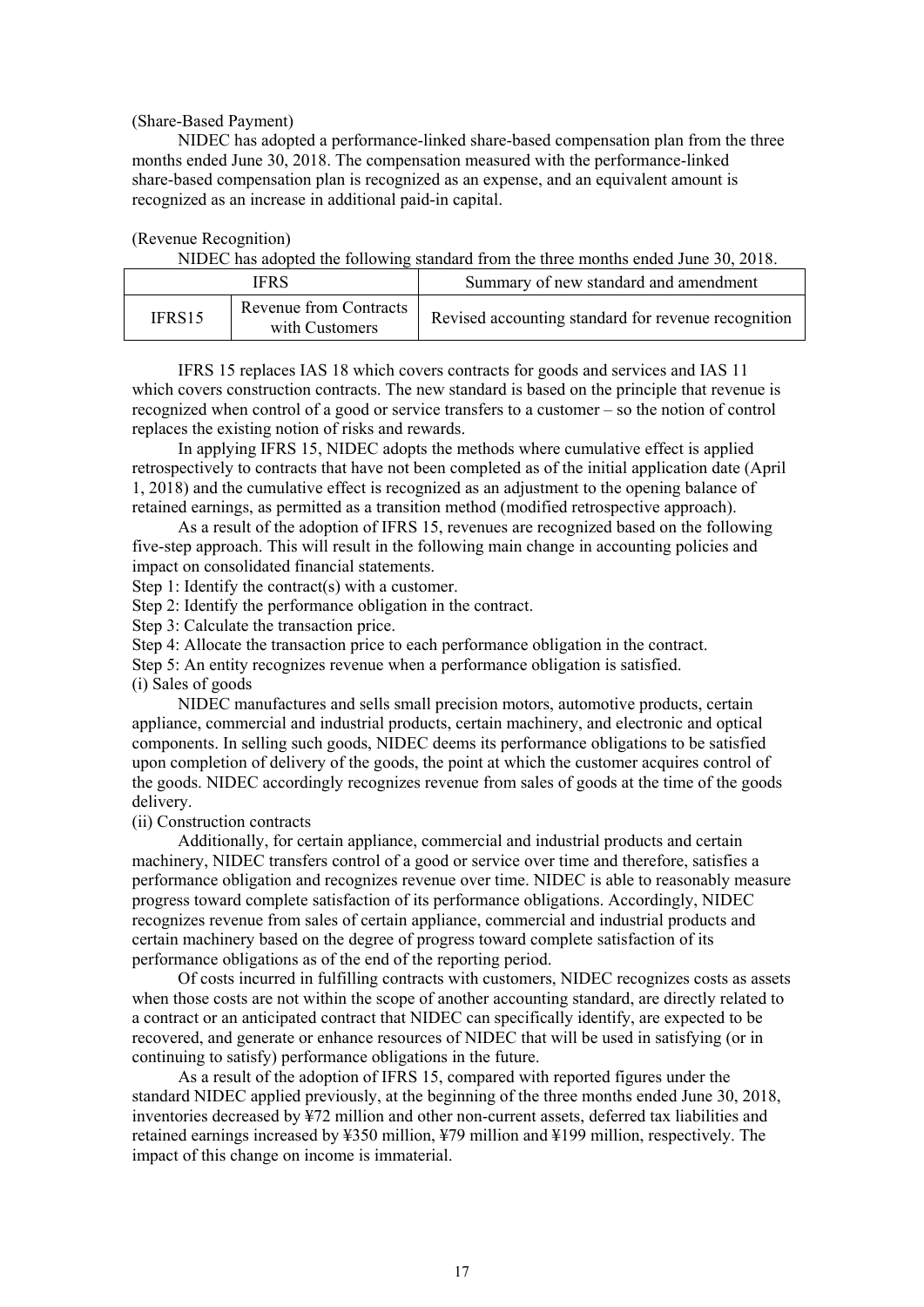#### **4. Significant accounting estimates, judgments and assumptions**

The preparation of the condensed quarterly consolidated financial statements requires management of NIDEC to make estimates, judgments and assumptions that affect the reported amounts of assets, liabilities, income, expenses and disclosure of contingent assets and liabilities. Actual results may differ from those estimates.

The estimates and underlying assumptions are reviewed on an ongoing basis, and the effects resulting from revisions of accounting estimates are recognized in the period in which the estimates are revised and in future periods affected by the revision.

Significant accounting estimates and judgments that accompany estimates for the condensed quarterly consolidated financial statements as of June 30, 2018 are same as those estimates and judgments for the consolidated financial statements for the previous fiscal year ended March 31, 2018.

#### **5. Business combinations**

NIDEC adopts the provisions of IFRS 3 "Business Combinations". During the three months ended June 30, 2018, NIDEC completed its valuation of the assets acquired and the liabilities assumed upon the acquisition in the previous fiscal year of Secop Holding GmbH (currently, Nidec Global Appliance Compressors GmbH), Secop s.r.o. (currently, Nidec Global Appliance Slovakia s.r.o.), Secop Compressors (Tianjin) Co., Ltd. (currently, Nidec Compressors (Tianjin) Co., Ltd.) and Secop Inc. (currently, Nidec Global Appliance USA Inc.) and LGB Elettropompe S. r. l. NIDEC's consolidated financial statements for the year ended March 31, 2018 reflects the revision of the initial allocated amounts of acquisition price as NIDEC finalized the provisional accounting treatment for the business combination.

Of the assets acquired and the liabilities assumed upon the acquisitions of companies in the year ended March 31, 2018 and the three months ended June 30, 2018, the assets and liabilities which are currently under evaluation have been recorded on NIDEC's consolidated statement of financial position based on provisional management estimation as of June 30, 2018.

## **6. Events after the reporting period Completion of Acquisition of CIMA S.p.A.**

On July 2, 2018, Nidec Europe B.V., NIDEC's subsidiary, acquired 100% of the ownership interest of CIMA S.p.A. ("CIMA") in Italy from its main shareholders (the "Transaction").

| 1) Purpose of the | CIMA designs, manufactures and sells commercial motors. Through   |
|-------------------|-------------------------------------------------------------------|
| Transaction       | the Transaction, FIR Elettromeccanica S.r.l., NIDEC's subsidiary, |
|                   | can expand its product portfolio.                                 |
| 2) Funds for the  | Own funds                                                         |
| Transaction       |                                                                   |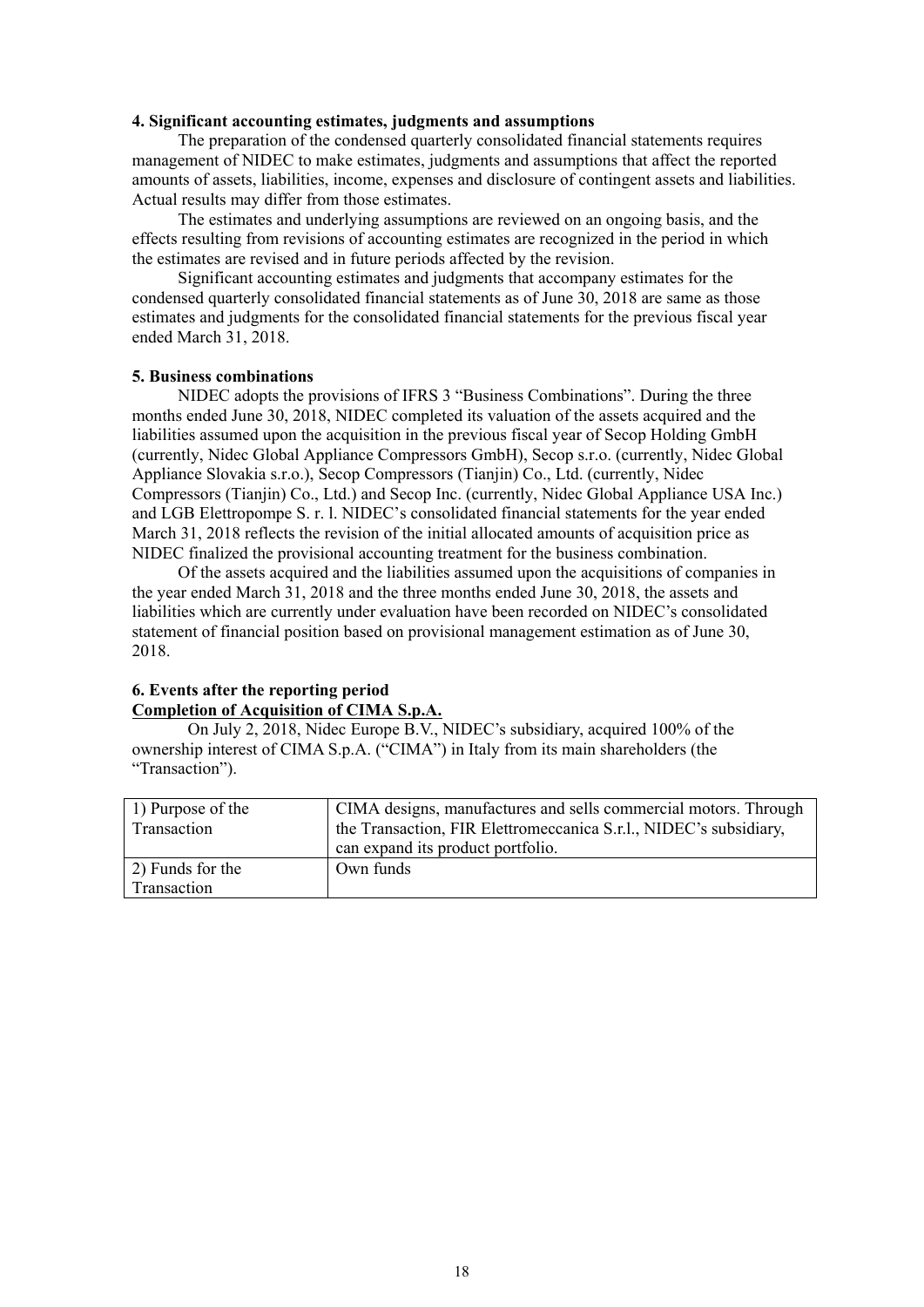# **3. Others (unaudited)**

#### **(1) Information by Product Category**

For the three months ended June 30, 2017 *(Yen in millions)*

| $1$ or the three months ended sune 50, 2017<br>ren in muttons) |                              |                        |                                                        |           |                                         |        |         |                            |              |
|----------------------------------------------------------------|------------------------------|------------------------|--------------------------------------------------------|-----------|-----------------------------------------|--------|---------|----------------------------|--------------|
|                                                                | Small<br>precision<br>motors | Automotive<br>Products | Appliance,<br>commercial<br>and industrial<br>products | Machinery | Electronic and<br>optical<br>components | Others | Total   | Eliminations/<br>Corporate | Consolidated |
| Net sales:                                                     |                              |                        |                                                        |           |                                         |        |         |                            |              |
| <b>External</b> sales                                          | 103,753                      | 68,709                 | 120,184                                                | 32,583    | 16,939                                  | 923    | 343,091 |                            | 343,091      |
| Intersegment                                                   | 663                          | 148                    | 1,210                                                  | 3,387     | 1,828                                   | 408    | 7.644   | (7,644)                    |              |
| Total                                                          | 104.416                      | 68,857                 | 121,394                                                | 35,970    | 18,767                                  | 1,331  | 350,735 | (7,644)                    | 343,091      |
| Operating expenses                                             | 87,502                       | 60,145                 | 112,752                                                | 29,715    | 15,705                                  | 1,180  | 306,999 | (2,775)                    | 304,224      |
| Operating profit                                               | 16,914                       | 8,712                  | 8,642                                                  | 6,255     | 3,062                                   | 151    | 43,736  | (4, 869)                   | 38,867       |

For the three months ended June 30, 2018 *(Yen in millions)*

|                    | Small<br>precision<br>motors | Automotive<br>Products | Appliance,<br>commercial<br>and industrial<br>products | Machinery | Electronic and<br>optical<br>components | Others | Total   | Eliminations/<br>Corporate | Consolidated |
|--------------------|------------------------------|------------------------|--------------------------------------------------------|-----------|-----------------------------------------|--------|---------|----------------------------|--------------|
| Net sales:         |                              |                        |                                                        |           |                                         |        |         |                            |              |
| External sales     | 106,333                      | 77.181                 | 138,558                                                | 42,616    | 17,987                                  | 1,090  | 383,765 |                            | 383,765      |
| Intersegment       | 751                          | 446                    | 1,668                                                  | 3,544     | 1,490                                   | 447    | 8,346   | (8,346)                    |              |
| Total              | 107.084                      | 77.627                 | 140.226                                                | 46,160    | 19.477                                  | 1,537  | 392,111 | (8,346)                    | 383,765      |
| Operating expenses | 90,542                       | 66,722                 | 126,211                                                | 37,864    | 17,522                                  | 1,345  | 340,206 | (3,082)                    | 337,124      |
| Operating profit   | 16,542                       | 10,905                 | 14,015                                                 | 8,296     | 1,955                                   | 192    | 51,905  | (5,264)                    | 46,641       |

(Notes) 1. Product categories are classified based on similarities in product type, product attributes, and production and sales methods.

2. Major products of each product category:

(1) Small precision motors: Spindle motors for HDDs, brushless motors, fan motors, vibration motors, brush motors and motor applications, etc.

(2) Automotive products: Automotive motors and components.

(3) Appliance, commercial and industrial products: Home appliance, commercial and industrial motors and related products.

(4) Machinery: Industrial robots, card readers, test systems, press machines and power transmission drives, etc.

(5) Electronic and optical components: Switches, trimmer potentiometers, lens units and camera shutters, etc.

(6) Others: Services, etc.

3. From the three months ended June 30, 2018, the product category "Automotive, appliance, commercial and industrial products" is divided and presented as "Automotive products" and "Appliance, commercial and industrial products".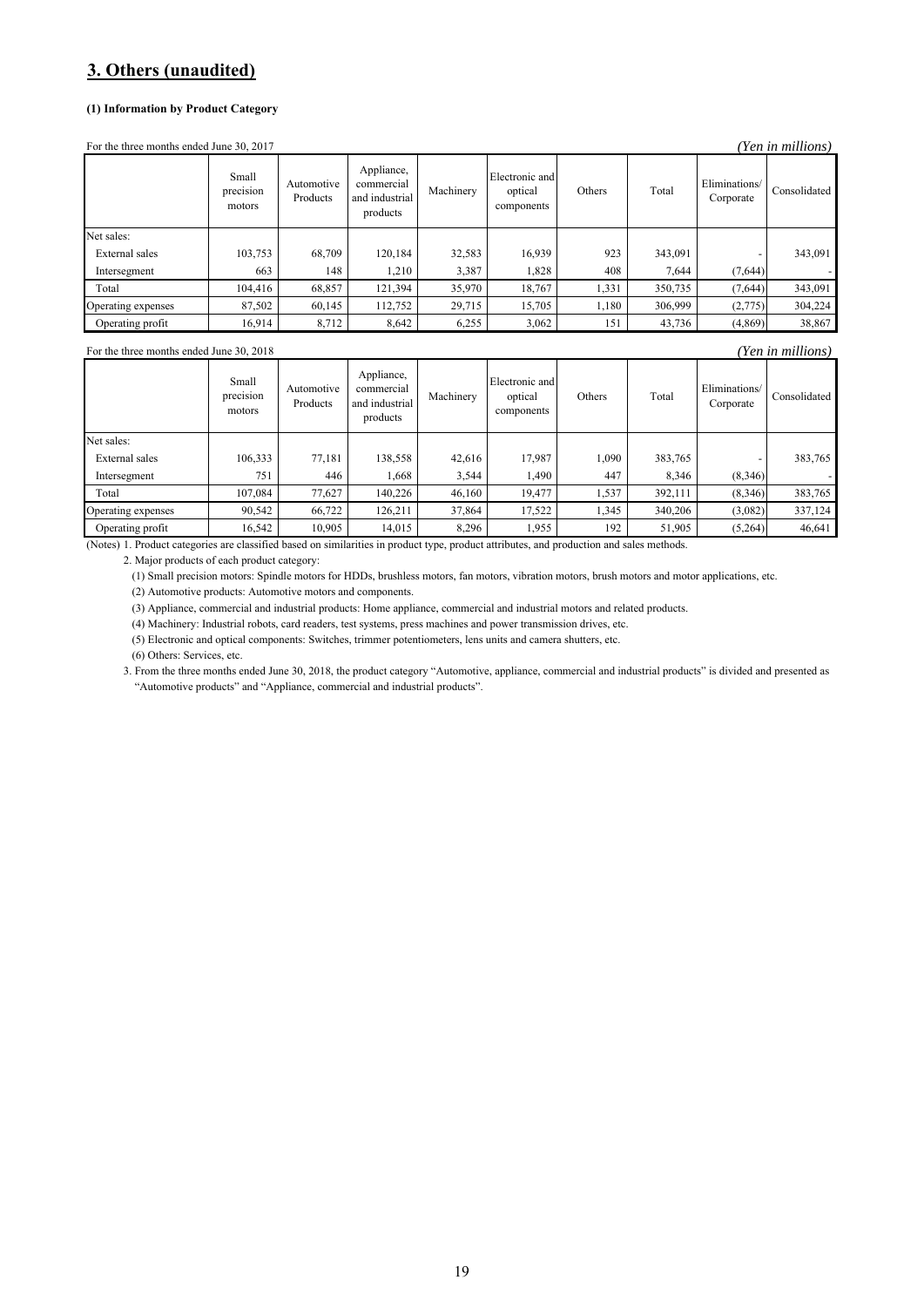## **(2) Sales by Geographic Segment**

#### *(Yen in millions)*

|           | For the three months ended June 30, |               |         |               | Increase or decrease |               |
|-----------|-------------------------------------|---------------|---------|---------------|----------------------|---------------|
|           | 2017                                |               | 2018    |               |                      |               |
|           | Amounts                             | $\frac{0}{0}$ | Amounts | $\frac{0}{0}$ | Amounts              | $\frac{0}{0}$ |
| Japan     | 73,787                              | 21.5%         | 77,166  | 20.1%         | 3,379                | 4.6%          |
| U.S.A.    | 62,236                              | 18.1%         | 70,305  | 18.3%         | 8,069                | 13.0%         |
| Singapore | 12,715                              | 3.7%          | 13,951  | $3.6\%$       | 1,236                | 9.7%          |
| Thailand  | 28,846                              | 8.4%          | 35,506  | $9.2\%$       | 6,660                | 23.1%         |
| Germany   | 26,878                              | 7.8%          | 35,141  | $9.2\%$       | 8,263                | 30.7%         |
| China     | 79,124                              | 23.1%         | 88,500  | 23.1%         | 9,376                | 11.8%         |
| Others    | 59,505                              | 17.4%         | 63,196  | 16.5%         | 3,691                | 6.2%          |
| Total     | 343,091                             | 100.0%        | 383,765 | 100.0%        | 40,674               | 11.9%         |

(Note) The sales are classified by domicile of the seller, and the figures exclude intra-segment transactions.

## **(3) Sales by Region**

### *(Yen in millions)*

|                |         | For the three months ended June 30, |         |               | Increase or decrease |               |
|----------------|---------|-------------------------------------|---------|---------------|----------------------|---------------|
|                | 2017    |                                     | 2018    |               |                      |               |
|                | Amounts | $\%$                                | Amounts | $\frac{0}{0}$ | Amounts              | $\frac{0}{0}$ |
| North America  | 69,122  | 20.1%                               | 75,677  | 19.7%         | 6,555                | $9.5\%$       |
| Asia           | 156,436 | 45.6%                               | 181,418 | 47.3%         | 24,982               | 16.0%         |
| Europe         | 57,582  | 16.8%                               | 67,963  | 17.7%         | 10,381               | 18.0%         |
| Others         | 6,238   | 1.8%                                | 5,202   | $1.4\%$       | (1,036)              | $(16.6)\%$    |
| Overseas total | 289,378 | 84.3%                               | 330,260 | 86.1%         | 40,882               | 14.1%         |
| Japan          | 53,713  | 15.7%                               | 53,505  | 13.9%         | (208)                | $(0.4)\%$     |
| Total          | 343,091 | 100.0%                              | 383,765 | 100.0%        | 40,674               | 11.9%         |

(Note) The sales are classified by domicile of the buyer, and the figures exclude intra-segment transactions.